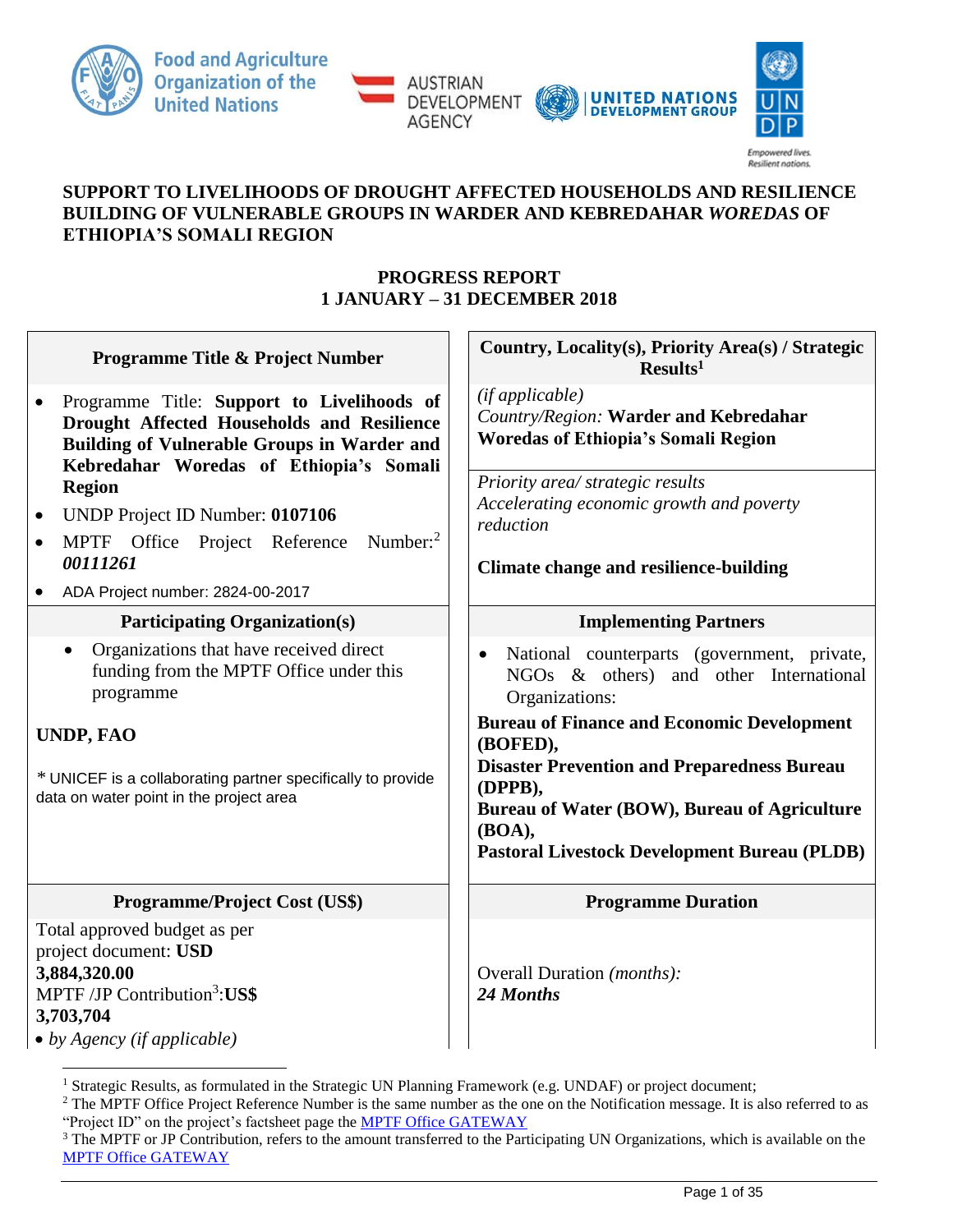| <b>Agency Contribution</b><br>• UNDP (US\$ 200,000)<br>• FAO (US\$ 200,000)                                                                                                                                                               | Start Date <sup>4</sup><br>01 Feb 2018                                                                                                                                                                                    |
|-------------------------------------------------------------------------------------------------------------------------------------------------------------------------------------------------------------------------------------------|---------------------------------------------------------------------------------------------------------------------------------------------------------------------------------------------------------------------------|
| <b>Government Contribution</b><br>(ifappliedble)<br>Other Contributions (donors)<br>ADA:                                                                                                                                                  | Original End Date <sup>5</sup><br>29 Feb 2020<br>$(dd.mm.$ yyyy $)$<br>Current End date <sup>6</sup> 29 Feb<br>2020 (but discussions<br>initiated with donor about<br>NCE, awaiting discussion<br>and approval of the PSC |
| <b>TOTAL:</b>                                                                                                                                                                                                                             |                                                                                                                                                                                                                           |
| Programme Assessment/Review/Mid-Term Eval.                                                                                                                                                                                                | <b>Report Submitted By</b>                                                                                                                                                                                                |
| Assessment/Review - if applicable <i>please</i> attach<br>No Date: dd.mm.yyyy; Non-applicable<br>$\sqcup$ Yes $\Box$<br>Mid-Term Evaluation Report $-$ if applicable please<br>Non-applicable<br>attach<br>$Yes \Box$ No Date: dd.mm.yyyy | Name: Ambrose R.B Mugisha<br>$\circ$<br><b>Title: Programme Co-ordinator</b><br>$\circ$<br>Participating Organization (Lead): UNDP<br>$\circ$<br>Email address: ambrose.mugisha@undp.org<br>$\circ$                       |

 $\overline{a}$ <sup>4</sup> The start date is the date of the first transfer of the funds from the MPTF Office as Administrative Agent. Transfer date is available on the [MPTF Office GATEWAY](http://mdtf.undp.org/)

<sup>&</sup>lt;sup>5</sup> As per approval of the original project document by the relevant decision-making body/Steering Committee.

<sup>&</sup>lt;sup>6</sup> If there has been an extension, then the revised, approved end date should be reflected here. If there has been no extension approved, then the current end date is the same as the original end date. The end date is the same as the operational closure date which is when all activities for which a Participating Organization is responsible under an approved MPTF / JP have been completed. As per the MOU, agencies are to notify the MPTF Office when a programme completes its operational activities.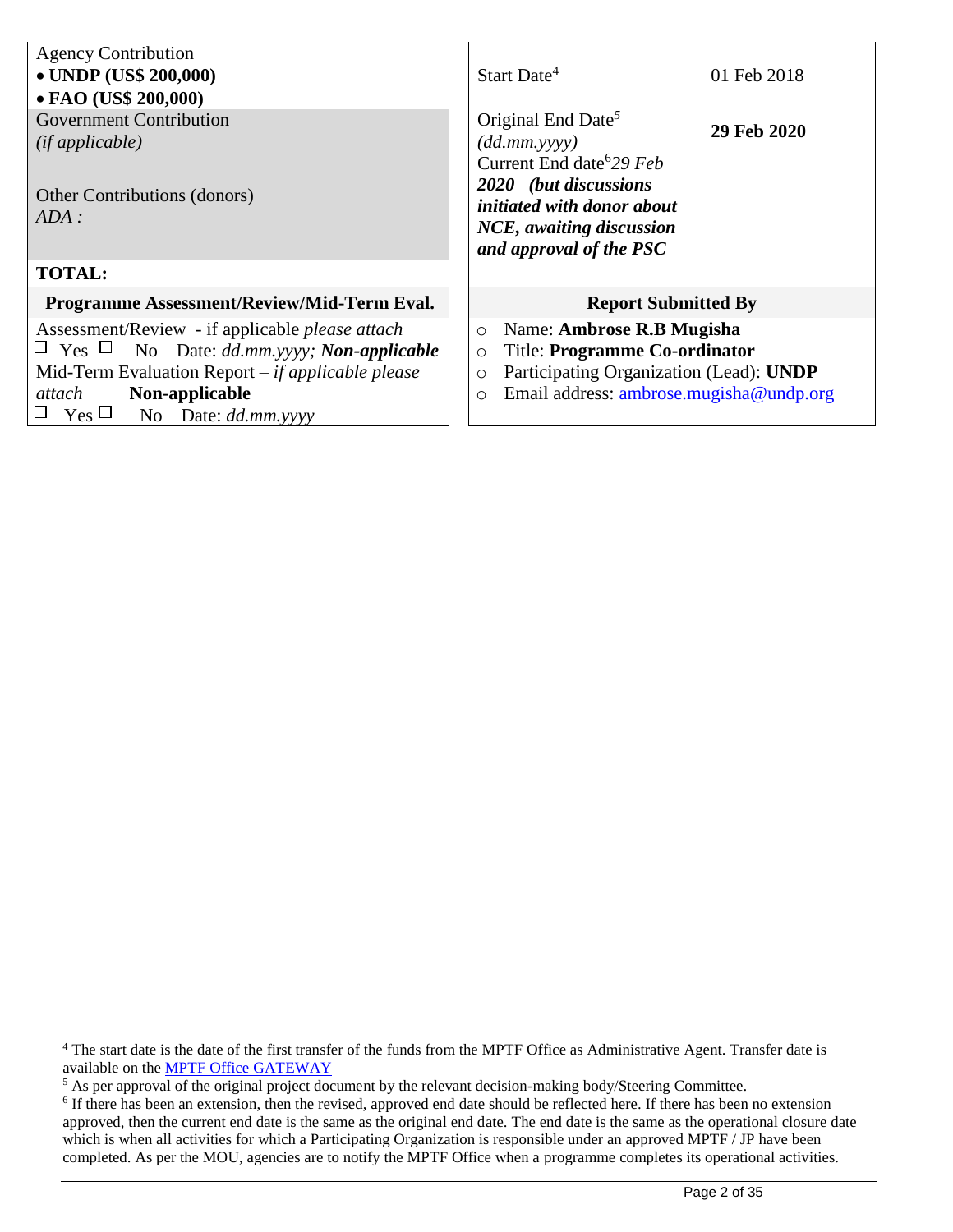## **NARRATIVE REPORT FORMAT**

### **EXECUTIVE SUMMARY**

Community livelihoods improvement and resilience building require consultation and participation of local communities as the key beneficiaries. Because of this, the project focused on community participatory planning to ensure that community priority needs are considered. Further, the project focuses on building on traditional management systems rooted in community indigenous knowledge that they have used to manage natural ecosystems as a basis for their livelihoods and survival. The role of indigenous knowledge was emphasized by the communities as instrumental for their livelihoods and resilience because it formed a foundation for their coping and adaptation during severe weather conditions. The livelihoods and economic recovery needs assessment was a very important process to providing very useful insights about the insights of the community socio-economic dynamics including gender aspects and hence provided clarity on targeting gendered project interventions especially focusing on women and youth beneficiary groups. The project also made baseline assessment on livestock delivery systems and wet and dry season grazing distribution and situation. The baseline assessment studies (livelihoods and recovery needs assessment as well as the GIS guided ecosystem level assessment) reaffirmed that food, water, animal health and fodder are the most important livelihoods stabilization and long-term community resilience building needs. Hence, the project embarked on interventions that will ensure long term food sources diversification (such as climate smart agriculture through small scale irrigation), provision of water for human and livestock and rangelands rehabilitation as well as institutional capacity support for local government in critical sectors such as disaster risk management, provision of animal veterinary health services as well as provision of supplementary animal feeds and veterinary drugs as immediate measures to save livestock.

## **I. Purpose**

 $\overline{a}$ 

With a UNDP gender marker GEN2 as per the signed PRODOC page 2, the project contributes to the UNDAF / CPD Outcome: By 2020, an increased number of Ethiopian people particularly in disaster prone areas are more resilient; have diversified sources of income and are able to better prepare, respond to and recover from emergencies and disasters. The UNDP GEN 2 (out of the GEN marker range of GEN0 –  $GEN3<sup>7</sup>$ ) is assigned to the project based on the assessment that the project has a significant objective focus on gender equality and in particular women. For example, the Theory of Change (ToC) section (on page 5 of the PRODOC) places emphasis on women, men, boys and girls, as well as people with disabilities access to livelihoods assets as a means to reduce their vulnerabilities to shocks. Moreover, the approach for Pillar 1 implementation (on page 7 of PRODOC) emphasizes focus on stabilization of different social groups as a foundation for long-term resilience building. For example, emergency feed under output 1.1 is expected to enhance milk production and hence increasing milk to children and other vulnerable community members such as pregnant / nursing sick or disabled persons. Activity 1.1.2 specifically targets feed storage facilities preferably owned and managed by youths and women groups. Similarly, output 2.2 activities 2.2.2, 2.2.3, 2.2.4, 2.2.7 and 2.2.8 specifically focusing on women and youth. The gender focus is further emphasized in the project beneficiaries section on page 12 indicating clearly a focus on women and other special categories.

 $7$  The Gender Marker measures how much a project invests in gender equality and women's empowerment. Select one for each output: GEN3 (Gender equality as a principle objective); GEN2 (Gender equality as a significant objective); GEN1 (Limited contribution to gender equality); GEN0 (No contribution to gender quality)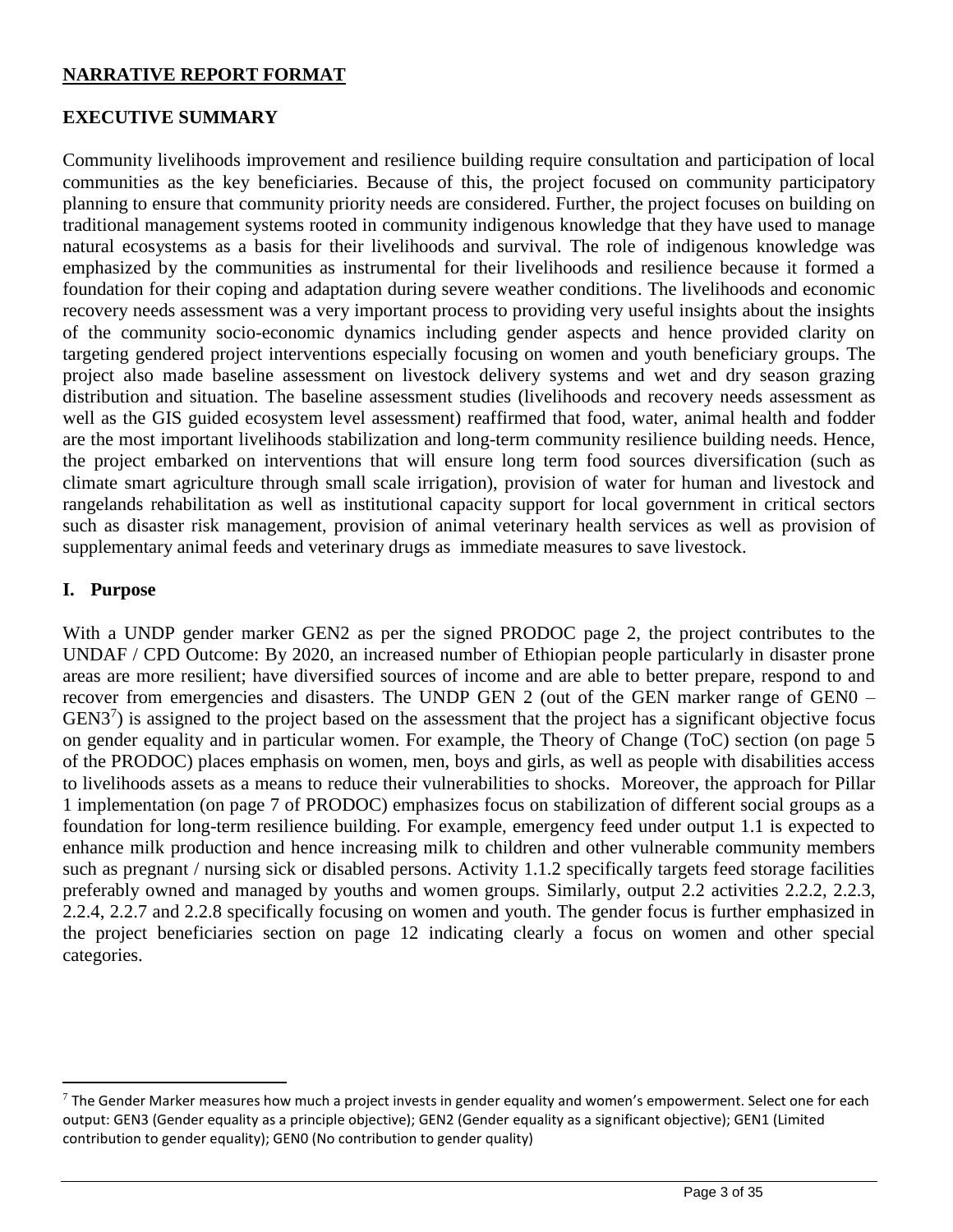The overall objective of the project is to strengthen the resilience of pastoral and agro-pastoral communities to reduce impact of droughts and climate risks in Warder and Kebredehar Woredas of Ethiopia's Somali Region. The project aspires to achieve this through two main outcome (pillar) areas namely:

A: Stabilisation of livelihoods most threatened by the current drought. Under this Pillar, it is expected that the livelihoods of different social groups in the target areas that are threatened by the ongoing drought will be stabilised, which will create the foundation for long-term resilience building.

B: Enhancement of resilience for pastoral and agro-pastoralists against disasters and climate variability. Building on Pillar I, this Pillar ll focus on long-term resilience building at the household, institutional, and ecology (landscape / ecosystem) levels that communities and their livelihoods depend on.

# **II. Results**

 $\overline{a}$ 

# **i) Narrative reporting on results:**

## *Outcome level progress description:*

The Outcome to which the project contributes is: "*By 2020, an increased number of Ethiopian people particularly in disaster prone areas are more resilient; have diversified sources of income and are able to better prepare, respond to and recover from emergencies and disasters"*.

Food, water and fodder shortage and poor animal health delivery remain key priority areas of attention to meet the livelihoods and long-term resilience building of the communities in Warder and Kebredahar woredas (districts) in particular and Somali region in general. To this end, the project interventions in the reporting focused on the initial stages to livelihood stabilization, securing water sources such as rehabilitation of damaged water dams, providing feed and animal health treatment as well as steps to explore ways to diversify other non-livestock food sources such as crop production through introduction of climate smart agriculture. Because of the drought affecting the availability and quality of rangeland, an institutional arrangement such as the provision of livestock supplementary feeds was initiated (using vouchers) to distribute feeds to beneficiary households especially with a focus on breeding stock including lactating ones to ensure sustainable livestock.

Further, the project focused on start-up interventions to enhance rangelands capacity to support livestock as the main hitherto main source of livelihoods for the pastoral communities. Identification of potential rangeland production sites in consultation with community beneficiaries as well as local government officials is an important step towards a more institutionalized and sustainable model to community and ecosystems resilience building for long term livelihoods.

Because community resilience building requires consultation and participation of local community beneficiaries, the project focused on community participatory planning to ensure their priority needs are taken into account and build on their traditional management systems rooted in their indigenous knowledge of how natural ecosystems function and provide services for their livelihood and survival. To this end, the need to preserve and promote indigenous knowledge as well as traditional management systems have been put at the centre of participatory community action planning aimed at promoting community owned and driven initiatives as part of the community capacity enhancement. The assessment of and focus on community indigenous knowledge and traditional management systems is a step towards enhancing communities coping capacity to better prepare, respond to and recover from emergencies and disasters. The livelihoods and economic recovery needs assessment<sup>8</sup> as well as the GIS guided needs assessment for

<sup>8</sup> *Annex 1: Livelihoods and Economic Recovery Needs Assessment in Warder and Kebredahar, Ethiopia's Somali Region*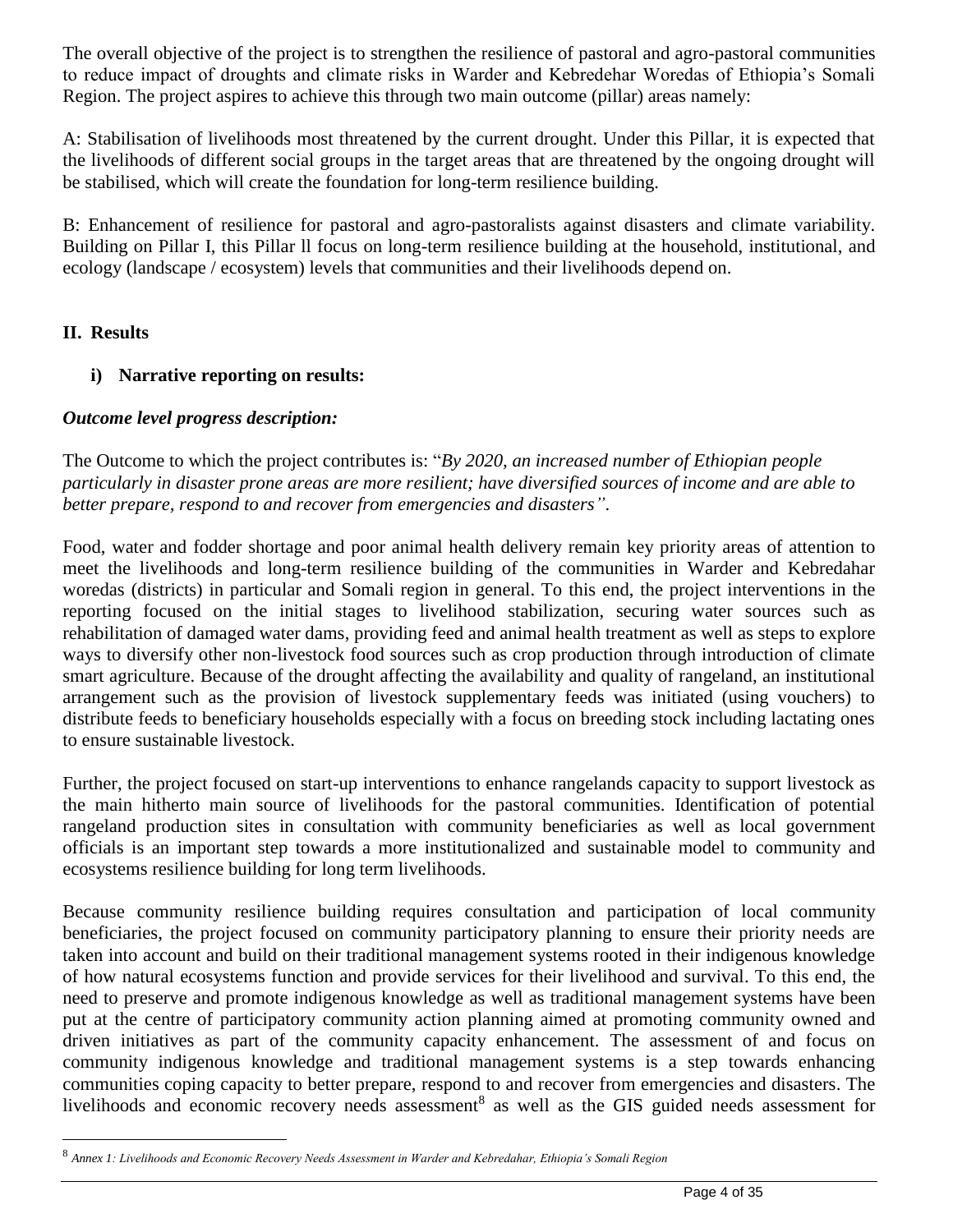example form an important step in understanding the status quo of the community needs and dynamics and guide interventions for livelihoods and ecosystem landscapes enhancement as a means to fostering longterm resilience building and development outcomes. The assessments enabled identification of gaps and priority needs of the communities. Based, this, we understand locations where, what and how to intervene. The findings are guiding the community action planning process for the livelihoods interventions.

## **Outputs level progress:**

• *Output 1.1: Feed security and capacity of 1 500 livestock-dependent households to withstand current drought-induced livestock feed shortages are enhanced*

# *Indicator 1.1.1 No. of animals receiving supplementary feed*

In 2018, the project target was to provide supplementary feed for 2000 core breeding stock belonging to drought affected poor households to maintain milk production and sustain reproduction In order to achieve this activity; beneficiaries were identified in participatory manner. Following the selection, the project started procurement of feed (identified the vendor, established the technical specifications [Total Mixed Ratio-TMR type of supplementary feed and evaluated the vendor offer letters) . Despite the target is to support 2000 households, the project reduced the target to 1500 because of the livestock feed shortage observed during procurement process. The project initiated the process to provide livestock supplementary feed but due to long period security problem in the region the achievement is in the overall process is 50%. The collection, transport and distribution of the TMR feed will be done in subsequent project period 2019. However, the progress on the indicator is zero. The baseline is 0.

To guide proper targeting for this activity, GIS guided needs assessment was conducted9 and target kebeles/communities identified for the different activities. Forage production sites were also identified and selected in consultation with district-based stakeholders and the communities based on the availability of irrigation resources and land suitable for cultivation. A total of six kebeles (villages) have identified namely: Walwal, Garlagube, Waafdhuug [in Warder], Karinbi'inle, Eelhaar, Malka-afwayn (Buundada) in Kebredahar (Fig. 1)



*Fig 1. Map of Kebeles selected for project interventions (both FAO and UNDP Components [adopted from the FAO GIS mapping, 2018 & UNDP Socio-economic Recovery Needs Assessment Report, 2019]*

 $\overline{a}$ 

<sup>9</sup> Annex 2: *GIS aided activity location maps in targeted kebeles*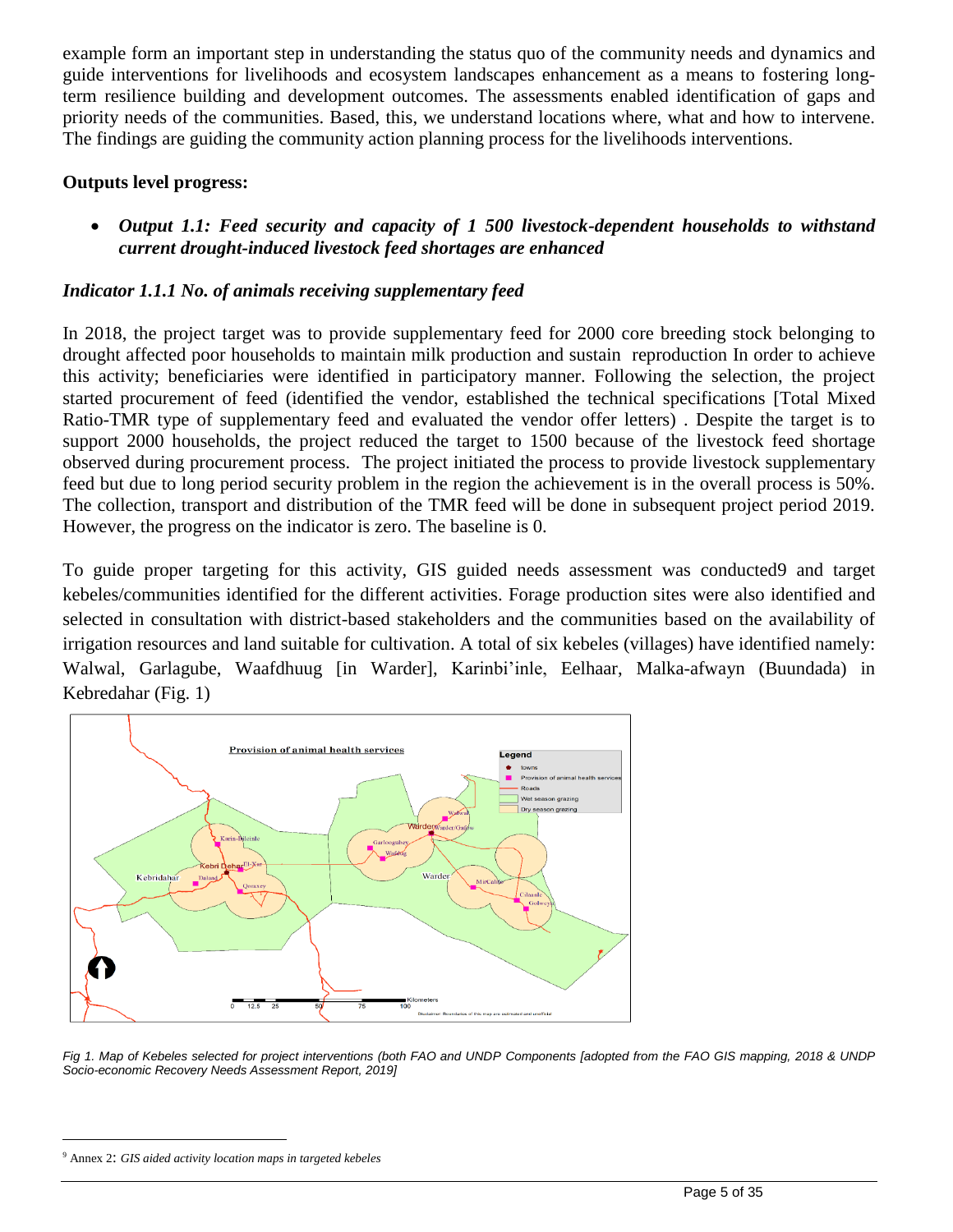As part of the process to achieve the indicator 1.1.1, number of beneficiaries / households benefiting from these activities in the 6 kebeles will be highlighted and specified subsequently in third quarter 2019 once the animals have been distributed to the beneficiary households.

## *Revised Indicator 1.1.2 No. of hay shades and concrete molasses storage structures put in place (originally indicator 1.1.3)*

There was no target planned under this indicator for 2018. Two sites were selected for the construction of two concrete molasses tanks and two hay shades with full involvement of the community and woreda level experts.

### *(originally indicator 1.1.5) Revised Indicator 1.1.3: No. of extension agents and community members receiving hands-on practical feed management and utilization training*

Not done. This is however one of the priority activities planned for during 2019.

# *Revised Indicator 1.1.4: No of efficient feed utilization good practices introduced (was originally indicator 1.1.2)*

Not done. Planned for 2019.

## *Indicator 1.1.5: Area of land planted to cultivated forage crops (ha)*

The 2018 planned target under this indicator was to enhance production and efficient utilization of 5 ha of cultivated forage crops to increase the availability and access of feed within the community. Forage production sites have been identified and selected in consultation with district-based stakeholders and the community based on the availability of irrigation resources and land suitable for cultivation. Because of the security problem, only few activities were undertaken, including identification of site, identification of forage seed type, procurement process (technical specification, tendering and evaluation of the tender proposals) and the overall achievement towards this indictor is around 10%. The baseline is 40 ha.

The existing fodder production activities are not community managed and are undertaken and managed by the government. The project plans to support forage production activities at community level whereby the community will actively participate in implementation and management of the forage production sites. Based on the assessment and community preference and suitability of the area, the specific grass forage varieties identified include Rhodes grass, Sudan grass, Buffel grass guinea grass.

## *Indicator 1.1.6: No. of watering troughs constructed*

The planned 2018 target was construction of 05 cattle troughs to improve water use efficiency and sanitary conditions of water. Five suitable site locations for the construction of 05 cattle troughs were identified in the selected six project communities / kebeles. The sites were assessed for feasibility in preparation for physical construction to commence. Achievement is not more than 10%. The baseline is 40.

## *Indicator 1.1.7: No of beneficiaries from reclamation and economic utilization of prosopis*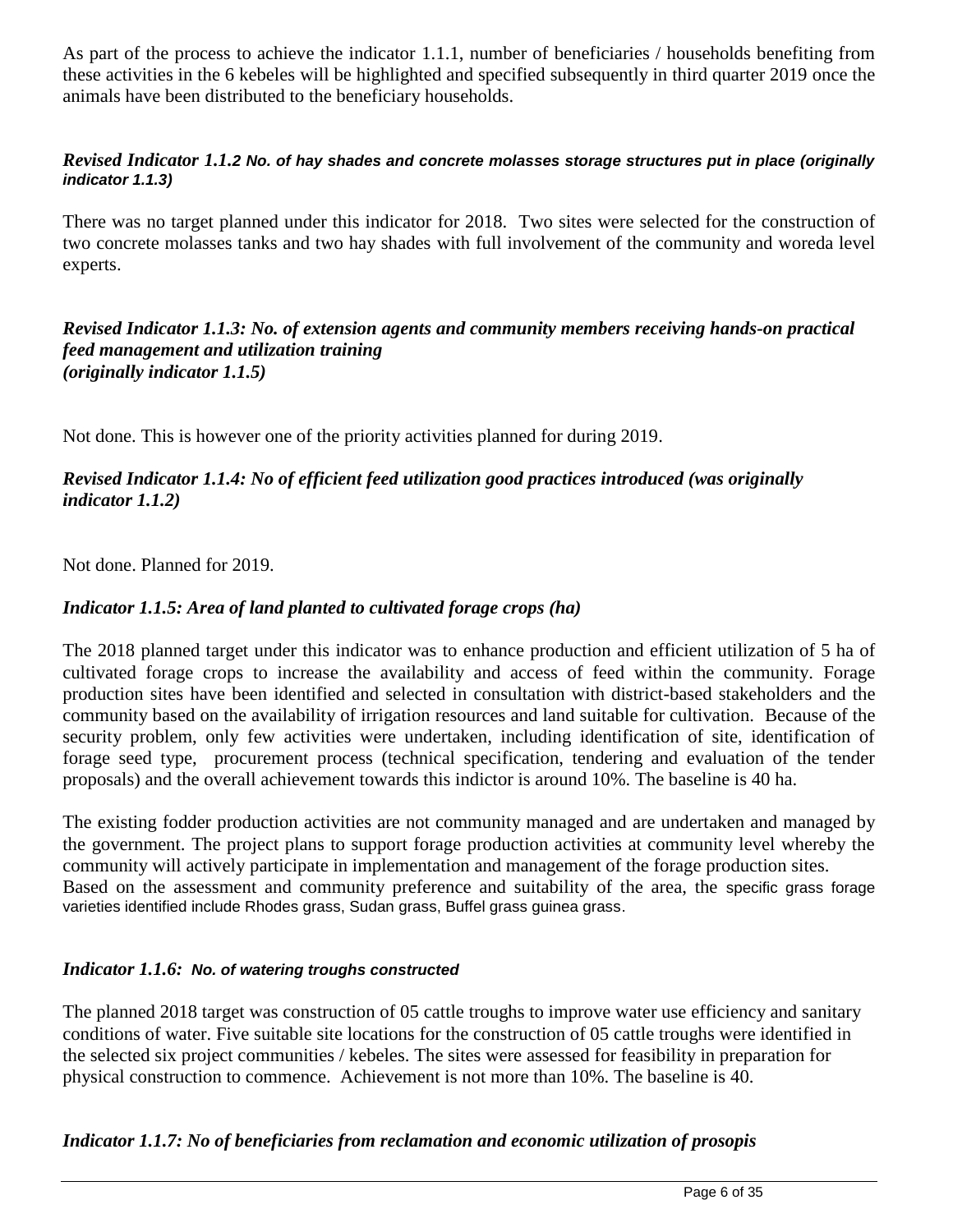Not done.

Because of insecurity access to communities was not possible. However, areas where prosopis is located was delineated activity planned for 2019

# **Output 1.2: Capacity for improved animal health service delivery system for the target woredas, zones and the region enhanced**

# *Revised Indicator 1.2.1 No of animals receiving preventive and curative health treatment (originally indicator 1.2.4)*

Planned 2018 target was to improve the health of 30,000 animals in drought affected households to improve their productivity. The treatment was to focus on internal and external parasites and common infectious diseases prevalent in the area. Beneficiary identification and voucher distribution has been completed and procurement of veterinary drugs and equipment for the delivery of treatment services is underway. The drugs to be purchased include Ivernectin1%W/V, Oxytetracycline20%LA, Penstrept, Albendazole300mg, Albendazole2500mg, Diminazine Aceturate, Sulfadimidine. The equipment includes reusable syringes 10 and 20 mm, treatment needles 14G, 16G, 18G; semi-automatic vaccination syringes 10&30mL, vaccination needles for large animals and small ruminants, spare glass barrel for vaccination syringes 10 and 30 mL. Vouchers and team for delivery of veterinary drugs and equipment for animal treatment were finalized and ready to embark on massive treatment of animals will commence upon delivery of the that are now being procured. Further, a baseline study was conducted focusing on the regional and woreda animal health services delivery systems. A baseline survey report<sup>10</sup> was produced and highlights major problems and gaps including high prevalence of livestock morbidity due to infectious diseases, shortage of veterinary drug supply, weak linkage between Community Animal Health Workers and government veterinary services, lack of cold chain, poor reporting system and absence or weak animal disease surveillance system. Arrangement was made for the region and woreda level experts to undertake the treatment once the drug and equipment provided. Overall achievement on the process is 50%. Baseline is 0.

## *Indicator 1.2.2 No. HHs receiving improved young stock management package*

Not done due security. This activity is planned for to be done in 2019 through the procurement of the young stock to be delivered to the households including the female headed households

## *Indicator 1.2.3 No. of Public-private animal health – CAHWs linkages strengthened and made functional*

The target for 2018 to create one linkage of the identifies 31 CAHWs with 01 private pharmacy or Government Animal Health Office in order to enhance the efficiency and quality of animal health services delivery and facilitate disease surveillance and reporting. Feasibility and capacity of the existing pharmacies in the woredas were assessed. Three pharmacies that have capacity and interest were identified. Arrangement for initiating linkage process were postponed until training is provided for the 31 CAHWs. However, the trainings were postponed due to security problem in the region in 2018. The overall process achievement of this indicator is 20%. Baseline is 0.

 $\overline{a}$ *<sup>10</sup> Annex 3: Report of Baseline Survey for UNDP-FAO Resilience Project Conducted in Kebridahar and Warder woredas, Somali Region*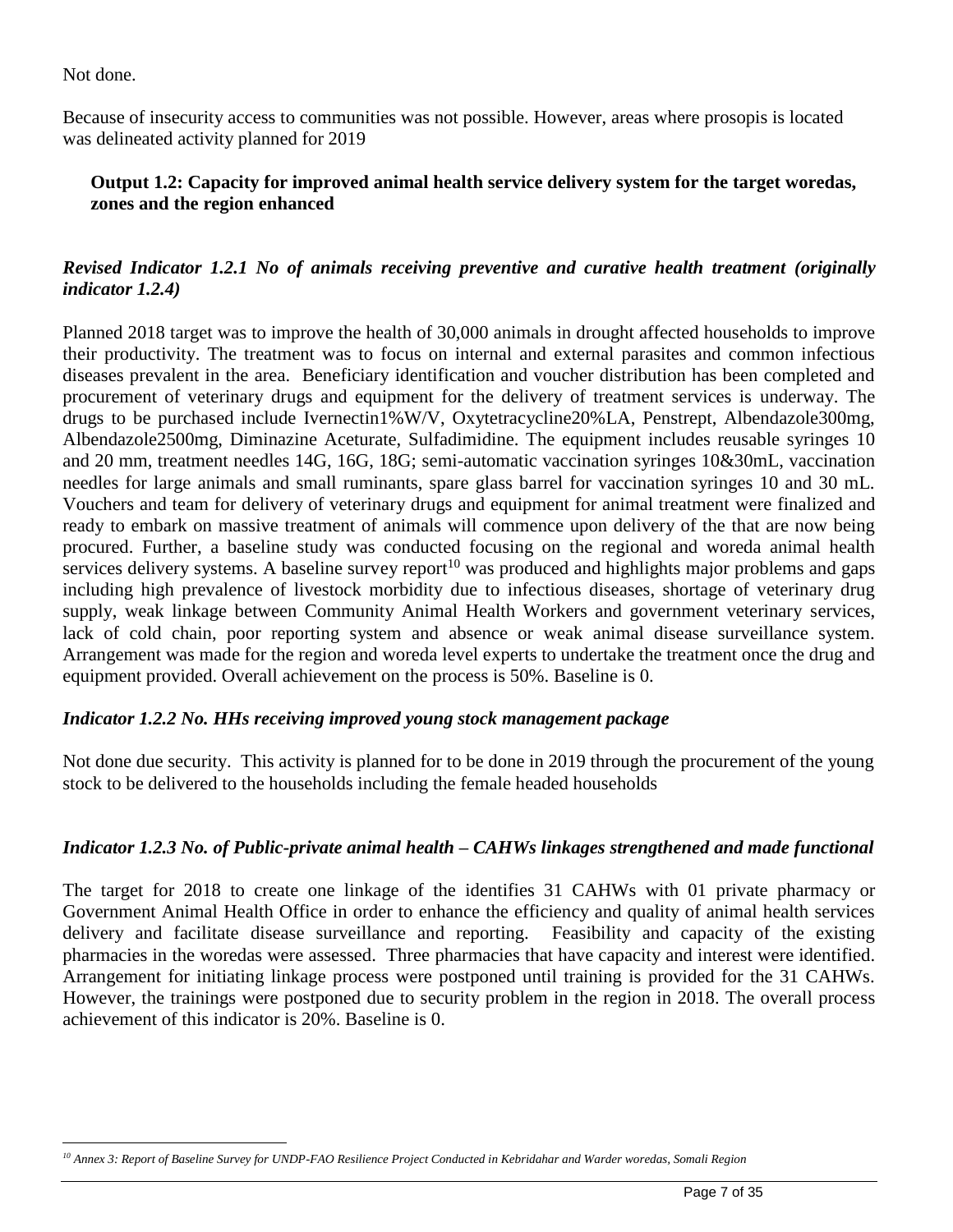# *Indicator 1.2.4 No. of CAHWs, public health posts/laboratories and private pharmacies whose capacity strengthened*

Planned 2018 target was training of 20 CAHWs. The progress is that 20 CAHWs were identified in line with the National CAH guidelines criteria. Trainers were identified and agreed to use the pervious training materials. Over all 20% of the process was achieved. The training was postponed due to security problem in 2018 in the region. Baseline is 31.

In addition, training of 20 CAHWs targeted for 2018. 20 CAHWs have been identified in line with the National CAH guidelines criteria. Trainers were identified and agreed to use the pervious training materials. Over all 20% achieved. The training was postponed due to security problem in 2018 in the region. Baseline is 31.

## **Output 2.1: Improved natural resources management and agricultural productivity on 20 000 ha through introduction of climate smart technologies:**

## *Revised Indicator 2.1.1: Complete Mapping of water points to facilitate sustainable use of water.*

In 2018, the project planned to complete mapping of water points and other sources to guide decision making. The plan was to base on the UNICEF waterpoints mapping report.

As part of the process to undertake the mapping of the water points, the project team accessed and analyzed data from the Regional Bureau of Water to ascertain the available water facilities in Kebridahar and Warder. The data obtained, although old data, dated 2014/15, provide a rough idea of the available water sources and their status (see table.1).

| Kebridahar                    |              |                |              |              |                |                    |
|-------------------------------|--------------|----------------|--------------|--------------|----------------|--------------------|
|                               |              |                |              |              |                | No HH <sub>s</sub> |
|                               |              |                | No HHs using |              |                | using              |
| <b>Protected Water Source</b> |              | 16             | 6374         | Un protected | 26             | 38367              |
|                               | Functional   | 12             | 5186         | functional   | 21             | 37467              |
|                               | unfunctional | 4              | 1190         | unfunctional | 5              | 900                |
|                               |              |                |              |              |                |                    |
| Warder                        |              |                |              |              |                |                    |
|                               |              |                |              |              |                | No HH <sub>s</sub> |
|                               |              |                | No HHs using |              |                | using              |
| <b>Protected Water Source</b> |              | 12             | 58830        | Un protected | 34             | 2149               |
|                               | Functional   | 8              | 57120        | functional   | 32             | 2119               |
|                               | unfunctional | $\overline{4}$ | 1710         | unfunctional | $\overline{2}$ | 30                 |

*Table 1: Status of water points in Kebridahar and Warder woredas, Somali Region (Source: Somali Bureau of Water)*

The data indicates a total of 88 water points including 28 protected waterpoints in both Kebredahar (16) and Warder (12) as well as 60 Unprotected water points; 26 in Kebredahar and 34 in Warder. Of these, 73 water points are functional while 15 are unfunctional. It should however be noted that unprotected waterpoints does not mean unfunctional but rather not just well managed. However, the project plans to enhance the protection and community management of the unprotected but functioning wells. The project will also undertake social and environmental assessments going forward to safeguard against any un intended negative social and environmental consequences.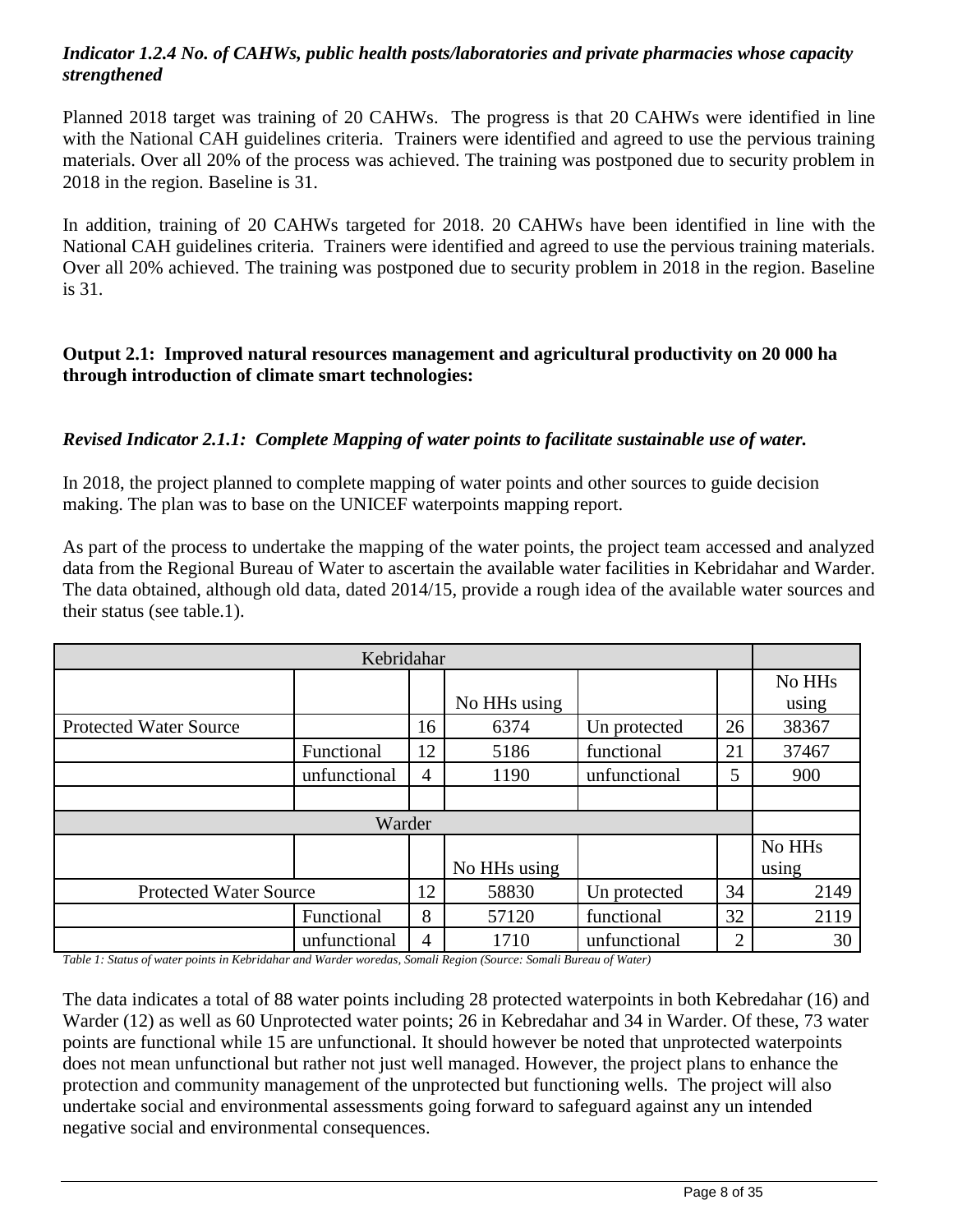The project team was able to access some preliminary data from the Somali Bureau of Water (BoW) but which is unfortunately fairly old; dating some 5 years. This data may not be reliable since it is old but provides some insights about the water access situations in the region and could help in designing interventions to improve the efficiency of the available water points in the project area. However, it should be noted that the above data is currently being updated under the new national WASH programme supported by UNICEF. UNICEF has promised to provide the data once they access to from government database under the national WASH programme after government has fully updated the data. .

# *Indicator 2.1.2: Number of people accessing potable water from hand dug deep wells and rehabilitated water dams*

# **Not done.**

However, two dams for rehabilitation were identified in Warder and Kebredahar woredas. Rehabilitation of wells and dams is on-going in 2019 and expected to be completed by third quarter of 2019. Two water dams to be rehabilitated were identified and assessed. For example, one dam, Ubatale dam in Warder woreda, once rehabilitated has the potential to benefit approximately 5,600 people including 840 internal displaced people in all community groups for different purpose like Livestock, Crop irrigation/production household domestic use.

# *Indicator 2.1.3 No. of extension workers trained in rangelands resources management*

The target to train 50 of extension workers in rangelands resources management in 2018. This was not achieved because of changes in local government including the technical staff, resulting into staff instability, making it difficult to target the staff because of the staff turn over. However, this is planned for in 2019 with the improvement of the security and stabilisation of the staffing. This will be part of the other rangeland improvement management activities.

## *Indicator 2.1.4. No. of people aware of climate smart agricultural technologies*

The project targeted training of 1000 people from the community in use of climate smart agriculture (CSA) technologies in 2018

The activity commenced with selection and assessment of potential sites and communities for CSA during the livelihoods and economic needs recovery survey and the subsequent community dialogues about the feasibility of climate crop farming. Three potential sites (two in Kebredahar and One in Warder) were identified. In order to pilot the CSA technology transfer, a total of 60 community members were identified and will be training in the 2019. The trained community members will be technically supported with the required technology, tools and equipment to ensure that the community members trained will be practically engaged in CSA farming activities.

The project team plans to engage with Somali TV station and other local radio stations in the region to undertake TV / radio based community awareness programme about the climate smart agricultural technologies.

# *Indicator 2.1.5 Area of degraded rangelands rehabilitated ( ha)*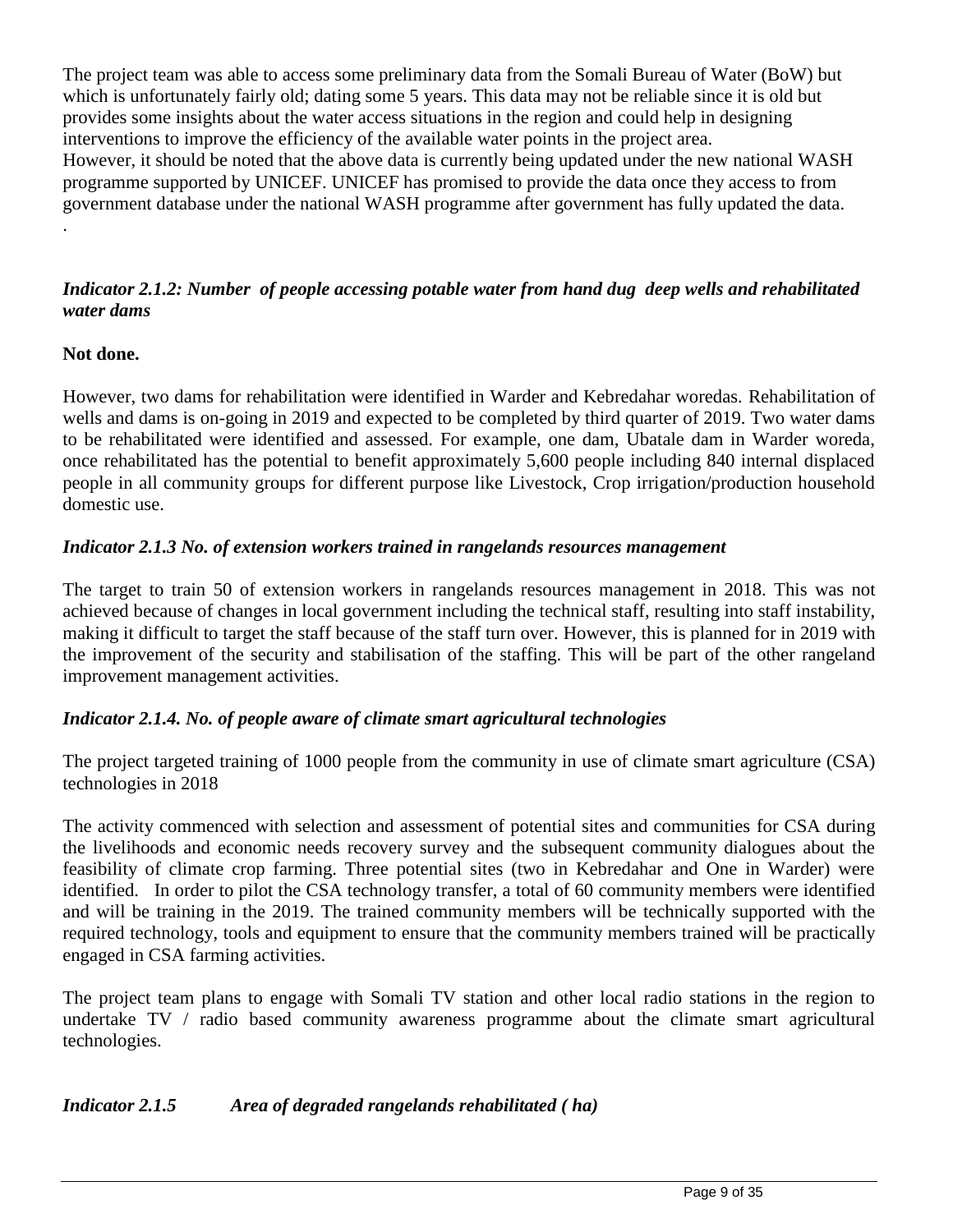In 2018, the project targeted to rehabilitate and restore 10,000 ha degraded rangelands through community participation.

In 2018, the project target was to support rehabilitation 10,000 ha of degraded land using various Soil and water conservation (SWC) methods. Among others, enclosure, reseeding, crust breaking, and spate irrigation were planned to be undertaken. In order to achieve this, survey was conducted to understand the ground situation and assess to identify the appropriate SWC activities with community participation. Site selection was done with full involvement of beneficiaries.

To this end, sites for undertaking restoration activities of the 5,965 ha degraded rangelands were selected with participation of communities and key actors. The restoration activities were agreed, and these include range reseeding, introduction of spate irrigation and area enclosures. Activities for rehabilitation and restoration of the earmarked area are underway and 2019 report will provide details of the progress supported by GIS maps showing specific delineated areas where restoration interventions such as area enclosure are being undertaken.

## *Indicator 2.1.6 No. of community members receiving hands-on practical feed management and utilization training disaggregated by gender*

## *Not done . Planned for and under implementation in 2019*

# **Output 2.2: Increased food security and income of 1 500 Women and Youth members through diversification of improved livelihoods**

### *Indicator 2.2.1 No. of women and youth group members with new alternative livelihoods*

In 2018, the project targeted training of 500 women and 250 youth members and support them to undertake alternative livelihood activities such as growing fruits and vegetables using with small scale drip irrigation. The livelihoods and economic recovery needs assessment report, among others, highlights that the 2017/8 drought resulted in mass asset losses mainly among pastoralists with 45% of the households who used to run small businesses (76% of whom were women) had lost their primary income source and were struggling to find alternative livelihoods due to a lack of start-up capital. This underscores community constraints on access to credit and financial institutions. The report further highlighted that 32% of households are economically inactive, with most of whom are youths. The report alternative livelihood options such as fast maturing crops (small and medium enterprise (SMEs) The report provides recommendations to guide interventions to enable women and youth foster their livelihood options and incomes towards future food security and incomes through enterprises development. Some of the recommendations include*:* i) Increase availability of and access to water through the rehabilitation of shallow wells and creation of income generating opportunities for communities, ii) facilitate action planning at local level, iii) harnessing rainwater for pasture development and small scale irrigation for CSA iv) manage the *Prosopis juliflora* plant including adding value for use such as turning it into animal feed, v) facilitate rural-based savings and credit systems and vi) increase business creation through training in business and financial management and marketing in addition to the provision of start-up capital for group enterprises targeting female women and youths

The findings and recommendations have been used to inform and guide the community engagement dialogues as part of the participatory community action planning process to prioritize livelihoods and income generation interventions. Further, the report findings together with community actions will inform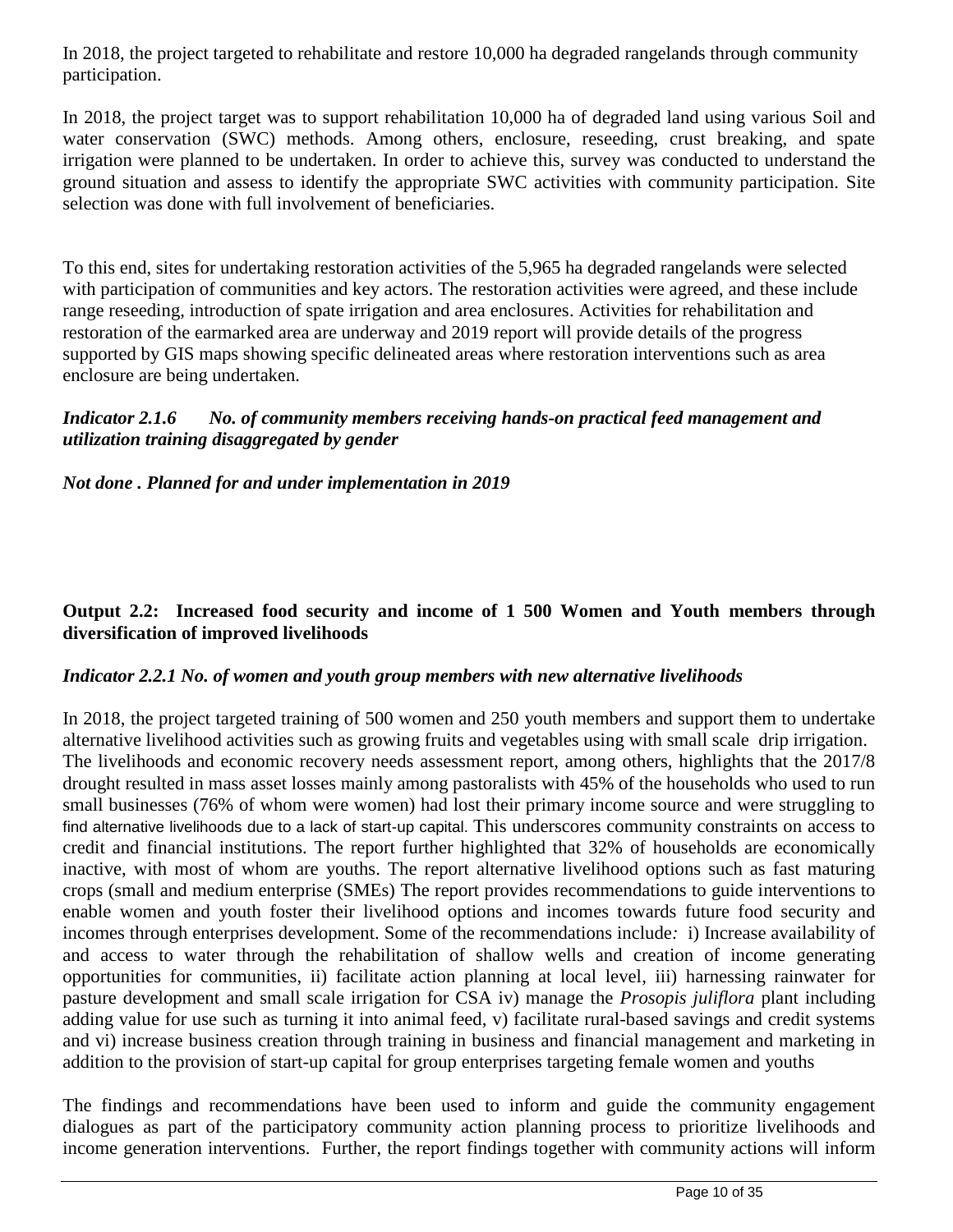the Woreda action planning process to consolidate and institutionalize the plans from communities' priorities and ensure community needs are addressed, enhance community ownership and sustainability. The recommendations of the assessment reports will be addressed through various indicators such as indicator 2.1.2 for access to water, indicator 2.2.2 for community dialogues and awareness, indicator 2.1.4 water for climate smart agriculture (CSA), indicator 2.2.3  $\&$  2.2.4 on utilizing Prosopis under cash for work (C4W) as well as business enterprises for women and youths and linking commodities to market systems.

# *Indicator 2.2.2, No. of people with enhanced awareness of and linked to sustainable market outlets for their products*

During the reporting period, 100 people were involved in community consultations and dialogue meetings and focus group discussions (FGDs) involving 40 women in the two woredas of warder and Kebredahar, an exercise that also created awareness about the various nature-based products such as natural incense gum, natural honey and value addition to prosopis and the potential linkage to markets in twons such as Kebredahar and Jigijga. In addition, viability and importance of alternative livelihood options such as crop farming (through small scale irrigation) were also discussed and agreed to include in their community priorities and action plans.

# *Indicator 2.2.3: No. of people benefiting from cash for work programme*

## **Not done.**

However, Implementation of activities under this indicator will be guided by the information from the sites selection and assessment of the area for undertaking restoration and rehabilitation activities done under indicator 2.1.5 in terms of linking cash for work to the removal of the Prosopis plant as part of the rehabilitation of the rangelands. The activity will also be linked to the to be carried out under the now indicator 1.1.7 (originally indicator 1.1.6) related to providing incentives to community members to participate and benefit from reclamation and economic utilization of Prosopis as part of the integrated management of the rangelands.

# *Indicator 2.2.4: No. of commodity-based systems identified and linked with market systems involving pastoral women and youth*

Through community dialogues and consultations, three nature-based products have been identified as potential commodities for linking to markets. These include natural incense gum, wild honey and a local plant, *Cordeauxia edulis* that is used for food and animal feed during drought. Commonly known by its local name *Yeheb* bush or *Yi'ib (Yicib*) in Somali language, *Cordeauxia edulis* is traditionally used for food and fodder during drought seasons. It is one of the most economically important wild plants in the project area and documented by IUCN as endemic to the Horn of Africa. Milk from camel was also discussed as a potential product for linkage to the market systems in the context of milk processing and value addition into other milk product with a specific focus on the engagement of women and youth in the value chain. Following the identification of the commodities, the next step is to work out modalities and how the commodities can be harvested, processed (including packaging) and linking to the market systems.

## **Output 2.3 – The capacity of regional and woreda institutions for climate and disaster risk reduction, adaptation, preparedness and response is enhanced**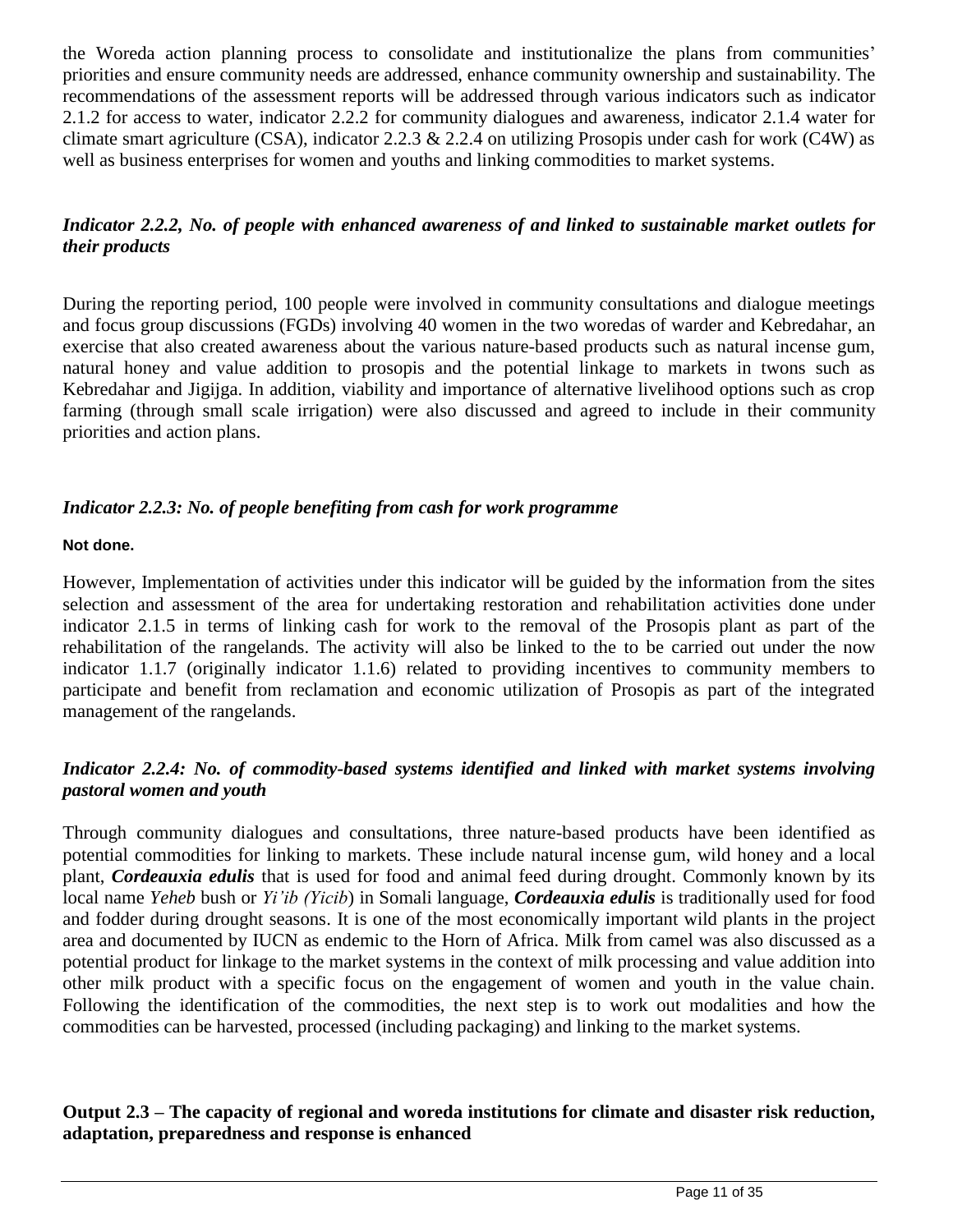## *Indicator 2.3.1 : No of community vulnerability and needs assessment report produced*

In 2018, the project targeted to undertake one livelihoods and economic recovery needs assessment study undertaken for warder & kebredahar woredas (districts)

The livelihoods and economic recovery needs assessment study provides useful information and recommendation for woreda support to institute pro-community mitigation and adaptation measures to ensure long-term community resilience building initiatives. The project imitated discussions with NDRMC to initiate the development of the Woreda DRR Mitigation and adaptation plan for Warder Woreda following the completion of the DRR Mitigation and adaptation plan for Kebredahar<sup>11</sup>, one of the project woredas (districts). The community action planning process will contribute to the implementation of the Kebridahar Disaster Risk Mitigation and Adaptation plan and the development of the Warder Disaster Risk Mitigation and Adaptation plan.

# *Indicator 2.3.2: No. of Woreda DRM and Adaptation Strategies in place*

The project planned to support implementation of one Woreda Disaster Risks Mitigation (DRM) and adaptation plans for Kebredahar in 2018.

This activity was initiated and in progress. One Woreda (Kebredahar) has the DRM and adaptation plan. During the reporting period, the project focussed on supporting the Kebredahar Woreda to implement its DRM and adaptation plan. The project did this through supporting community level dialogues and awareness creation about the need for community preparedness strategies and other coping mechanisms including community resource mapping.

# *2.3.3, No. of Woredas that have drought and climate resilience monitoring and evaluation plan*

The drought and climate resilient monitoring and evaluation is an integral part of the Woreda DRM and adaptation plan. Hence, there is one for the Kebredahar Woreda.

# *Indicators 2.3.4 No. of times/year weather forecasting and early warning data is disseminated to relevant institutions and target communities to facilitate early action* Not done

However, plans are underway to link the WoredaNet Services developed by the National Disaster Reduction and Management Centre (NDRMC) as well as the OCHA generated information on flash updates, Humanitarian Bulletin and situational reports to the Regional and Woreda level taskforces to provide weathercast related information as well as facilitate dissemination of this information to communities as part of the early warning mechanism to enable early action planning by the communities. This will also be linked to the community action planning process. Further, this early warning information will be linked to the community action planning and dialogues to enable and facilitate their early action and response. To facilitate dissemination of the information to communities, the project will explore partnerships with the Somali TV as well as other radio stations operating in Somali to use them as channels for disseminating weather forecasting information.

 $\overline{a}$ 

<sup>11</sup> *Annex 4: Disaster Risk Mitigation / Adaptation Plan for Keberdahar Woreda, Somali Region*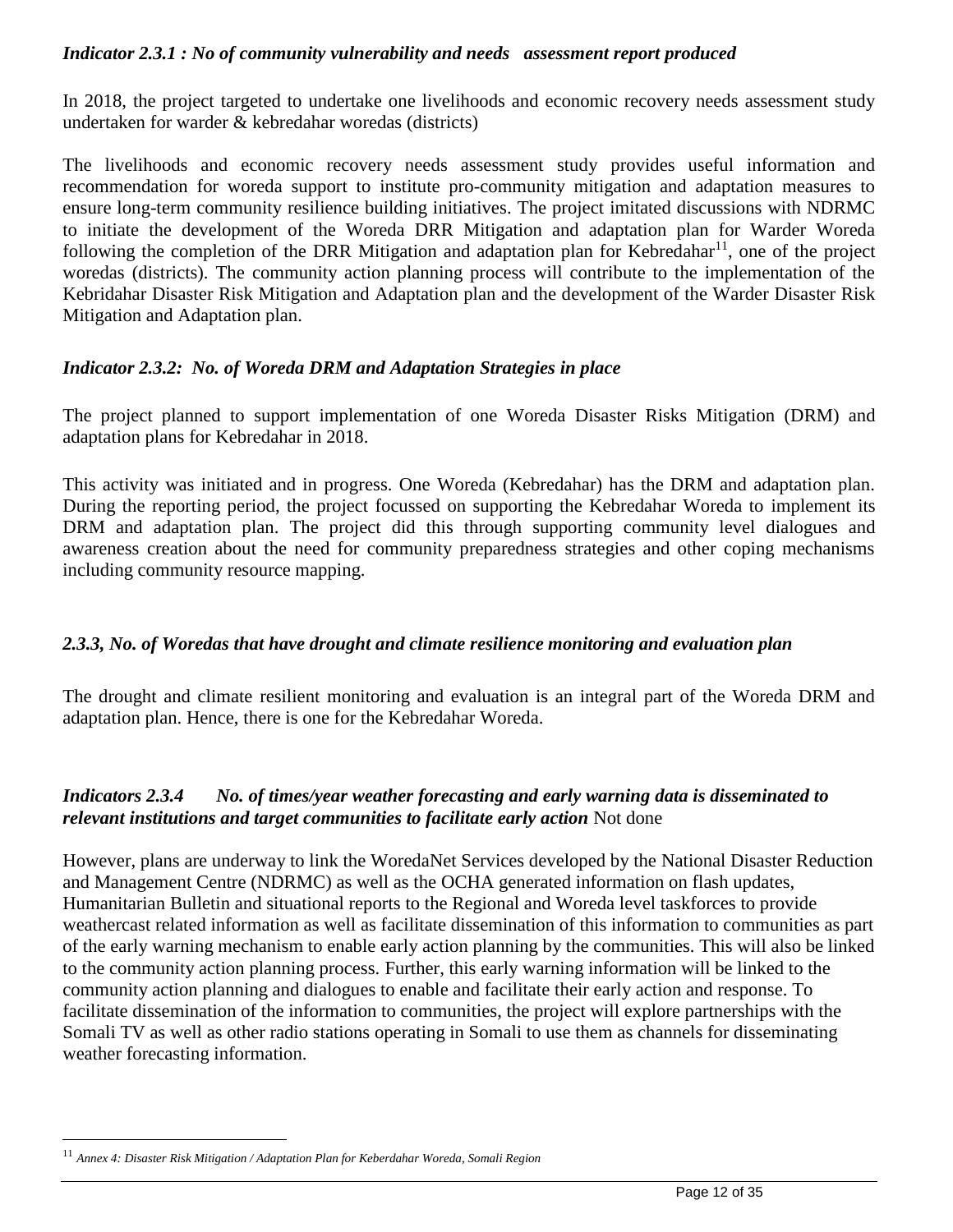## *2.3.5: No. of times a year that woreda and relevant Regional Bureaus convene humanitarian and development partner coordination meeting*

In order to strengthen co-ordination in livelihoods and resilience building efforts to deliver regional and zonal resilience goals, the project team engaged in discussions and meetings to create linkages and partnerships with various institutions and on-going initiatives in Somali region and the project area to increase synergies and complementarities through exchanging lessons learnt and best practices to enhance efficiencies and effectiveness of the project interventions.

At regional level, the project team held discussions and meetings with UN OCHA Somali Regional office about co-ordination mechanisms with humanitarian agencies in the region to ensure emergency relief support to the vulnerable communities at risks in Somali region as a result of severe drought. This has been done in the context of enhancing collaboration with UN agencies in the region / in the field as a reflection of the national level collaboration / partnership under the UN New Way of Working (NWOW). Further, the project held meetings with the Humanitarian Advisor to the Regional President Office on the institutional capacity support for co-ordination of humanitarian and development interventions in the region. The project team attended and contributed to the meetings of the Somali Durable Solutions group in which coordination efforts and mechanisms especially in support of IDPs were discussed and as part of the development of the Durable Solutions Operational Framework for Somali region which, among others, provides a mechanism for co-ordination of humanitarian and development actors in support of the long-term resilience building and development investments.

In the spirit of furthering the concept of the New Ways of Working, the project further initiated collaboration and partnerships with the Universities of Jijiga and Kebredahar on research agenda aspects including research on indigenous knowledge and traditional management systems to strengthen communities for resilience capacity, Save the Children International in Warder woreda on community livelihoods interventions as well as OXFAM implementing similar livelihoods + Resilience interventions with communities in Warder woreda.

## *2.3.6: Climatic and early warning database established, operational, and accessible for decision making*

No target for 2018. Planned for 2019.

## *2.3.7: Number of indigenous knowledge and modern mechanism that facilitate access to climate information*

In order to strengthen traditional community management systems, the project focused on understanding the indigenous knowledge and how it underpins community management systems. To this end, the project initiated discussions with Universities Jigjiga and Kebridahar on collaborative action research to provide research information to guide effective and timely design and implementation indigenous knowledge based community resilience building and long term development. The arrangement will aim at capturing, documenting and dissemination of indigenous knowledge as means to address the eroding indigenous knowledge due to generational gap and to foster resilience and management systems and copping strategies building on the existence mechanisms.

In particular, the collaborative research focuses on use of indigenous knowledge to manage natural resources such as Yi'ib plant for livelihoods and resilience Locally known by its common name *Yeheb* bush or *Yi'ib (Yicib*) in Somali language, *Cordeauxia edulis* is a locally available plant and believed to be endemic to Somali region which has traditionally been used for food and fodder during drought seasons. It is one of the economically most important wild plant at the Horn of Africa. The plant is IUCN Red Listed as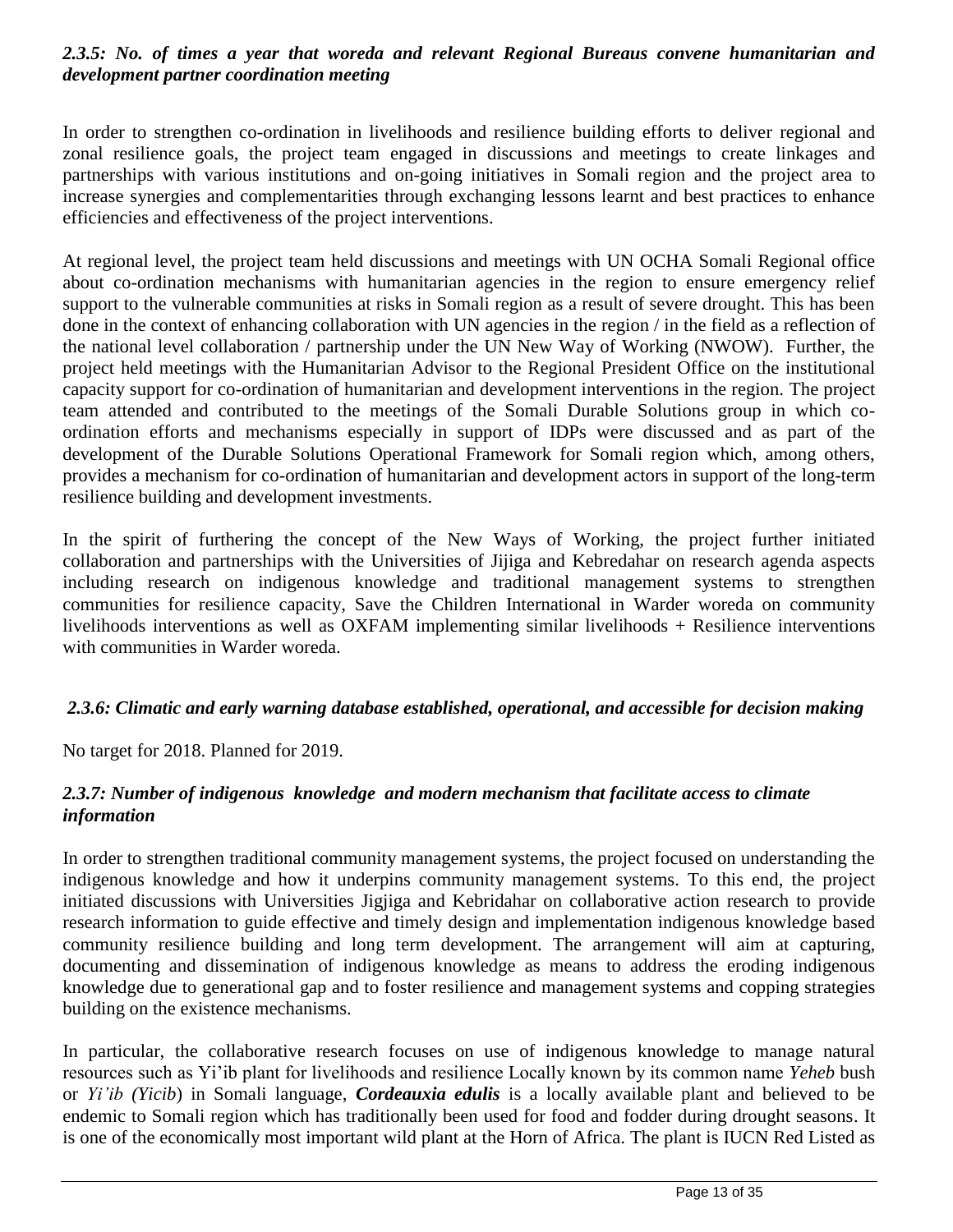threatened Species (endangered category A2a) <https://www.iucnredlist.org/species/30386/128447611> and requires urgent conservation including research and documentation. In this context, the project finalise collaborative research with the Universities to undertake studies to monitor use of this plant as well as undertake education and awareness programme to increase local communities' awareness and their knowledge of the rarity and importance of this plant and to encourage sustainable use.

The project aims at researching on and documenting the indigenous knowledge to help disseminate to avert the erosion of the indigenous knowledge which has hitherto been enabling community in their traditional coping mechanisms grounded within this indigenous knowledge. The communities have been relying on the indigenous knowledge and traditional management systems to survive in harsh natural and climate induced disasters and shocks including drought, flush floods. Unfortunately, these indigenous knowledge and traditional management systems have been eroded because of the generational gap between the old and young generations.

To this end, the project has initiated discussions with universities of Jijiga and Kebredahar to undertake collaborative action research about the local *Yi'ib* plant and generate information that will be used to foster its contribution community livelihoods and resilience through provision of food and fodder during drought seasons as highlighted by the communities during the community dialogue meetings.

# **Describe any delays in implementation, challenges, lessons learned & best practices:**

## *Delays and Challenges:*

The project was faced a number of challenges that caused delays. Major constraints and challenges included:

- ➢ The political turmoil and violence that happened in Ethiopia and in Somali regional State for much of the 2018. This hampered project implementation because the project teams could not access the communities
- ➢ A prolonged process of regional government reestablishment that involved changing and restructuring of government leadership throughout the different levels (from regional, woreda and kebele levels). This transition process creates a vacuum within the woreda/districts administration systems. So far the government has placed woreda officials in place and normal official business going on and generally appear to be stable. However, the project will keep monitoring the situation as part f the risk assessment.
- ➢ Potential inter-clan conflicts and disputes: as a result of the political changes in the Regional set up, new administration particularly at zonal and woreda level administrations faced some level of mistrust from the different clans and tribes in the zones which created some level political uncertainty and potential inter-clan conflicts and disputes over power sharing within the government structures in the zones and woredas/districts. The processes to settle the political question consumed much of the time of the Regional and Woreda official with limited time to concentrate on development planning and service delivery and hence affected project implementation because project funds could not be transferred to the local government at regional and Woreda levels.
- ➢ Inadequate technical capacity at woreda local government to plan and implement activities during and after the conflict and restructuring. As a result of government restructuring, the new government staff recruited do not have adequate experience in public administration and management. This slowed down effective implementation of the project activities since, under the national Implementation Modality (NIM) in Ethiopia, the government takes a leading role in the planning and implementation of the project activities.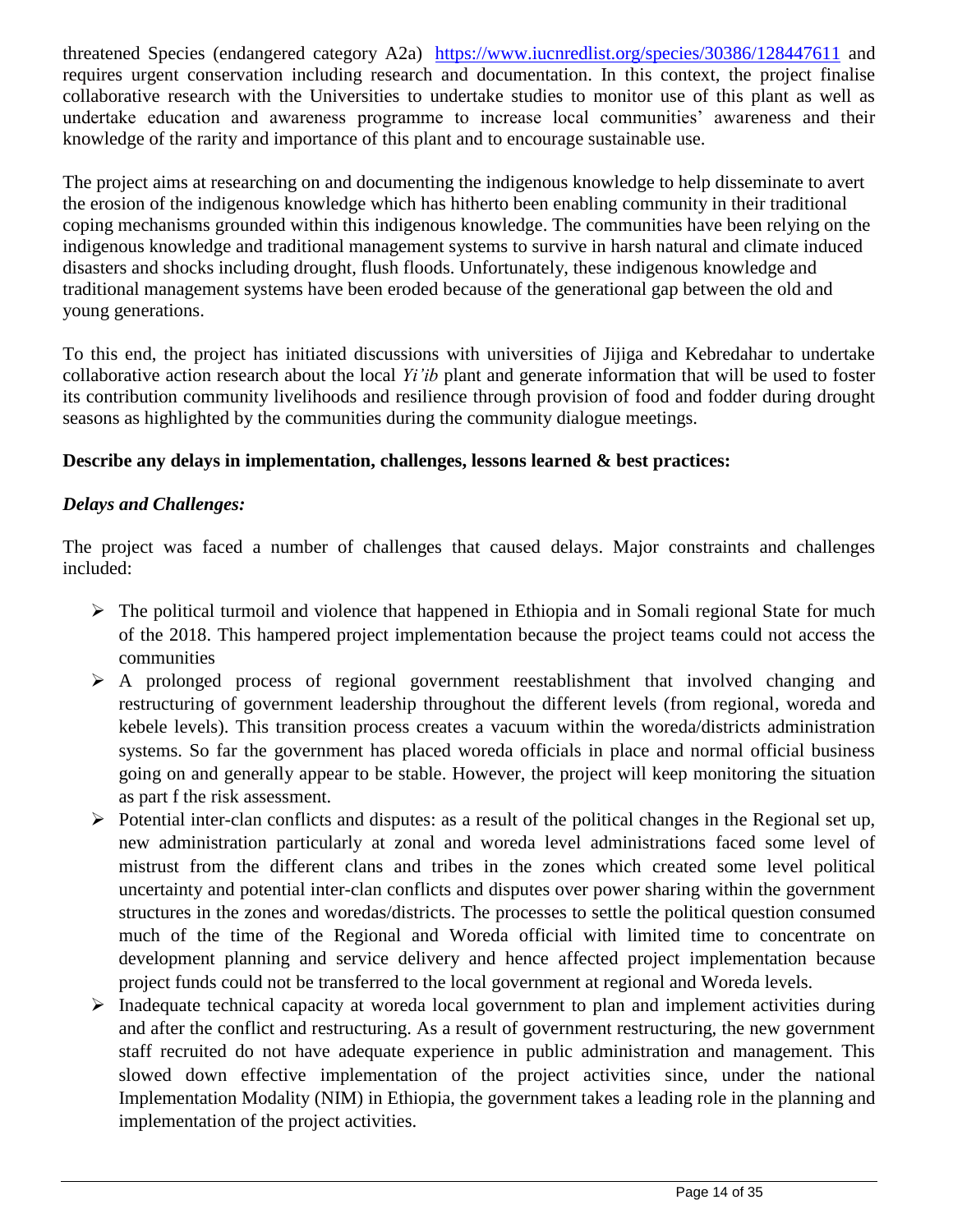Action taken include engaging the new woreda official in woreda level planning process to improve their comprehension of the project planning and implementation principles. To respond to the challenge of inaccessibility of the project site due to insecurity, the project maintained communication through emails and telephones to maintain contact and discussions about the project. All the planned project staff were recruited and deployed at national, regional level and Woreda levels. These include the International Programme Co-ordinator situated at UNDP, National Project Manager situated at Regional level as well as two Field Officers each based in each of the two Woreda. In FAO designated two staff to provide direct project management and technical support to the project implementation. These include the Livelihoods and Resilient Team Leader at FAO Country Office and the Head of the Somali region sub-office.

## Lessons learnt

The less learnt is very key to engage, consult and dialogue with local communities because it helped us to understand the indigenous knowledge and traditional management systems. For example, the project staff would not have known about the *Yi'ib* plant if the project team had not proactively engaged with the communities.

## *Update on the Risks*

During the project implementation in the reporting period, most of the risks identified during the project design materialized and affected the project implementation.

For example, the risks identified during project design include inter-ethnic/inter-regional conflict, deterioration of the drought and capacity of relevant local Government departments. Conflict between ethnic Somalis and Oromos had been increasing over the past months preceding the project formulation, primarily in the areas bordering Somali and Oromia Regional States.

During the period under review (2018) Somali region experienced considerable conflict and insecurity. Because of the security threat, UNDSS categorized Somali region and in particular the project sites at threat category threat 4 meaning restricted movement. This affected movement and access to the target communities by project staff and government counterpart staff. This caused delays in project implementation for much of 2018.

The second risk that had been identified related to the inadequate capacity of local Government counterparts which would hinder the smooth implementation of some project activities. Indeed, during the reporting period, there were a number of changes within the staffing at Regional and Woreda levels which slowed down activity implementation. The project team response included having the Field Officers work with the newly recruited government staff to bring them (government staff) to speed in terms of planning and implementing the project activities. Having project Field Officers based within Woreda offices helps to provide Institutions capacity support to the Woredas in view of the capacity gaps at the local government levels. The Field Officers support Woredas in planning, implementation and monitoring including community consultations on service delivery in the context of community livelihoods and resilience building. Approach using placing experts within government counterpart institutional. Further, the formation of the Regional Technical Committee as well as the Woreda level taskforce provided an opportunity for the new staff to learn from the existing staff in terms of co-ordination, planning and implementation of project activities.

The unavailability of livestock feed on the local market in the Somali region continued to be a constraint to project implementation. In response FAO resorted to procurement of feed from neighboring regions, from feed cooperatives in the highland areas; hence taking time and resulting in delays.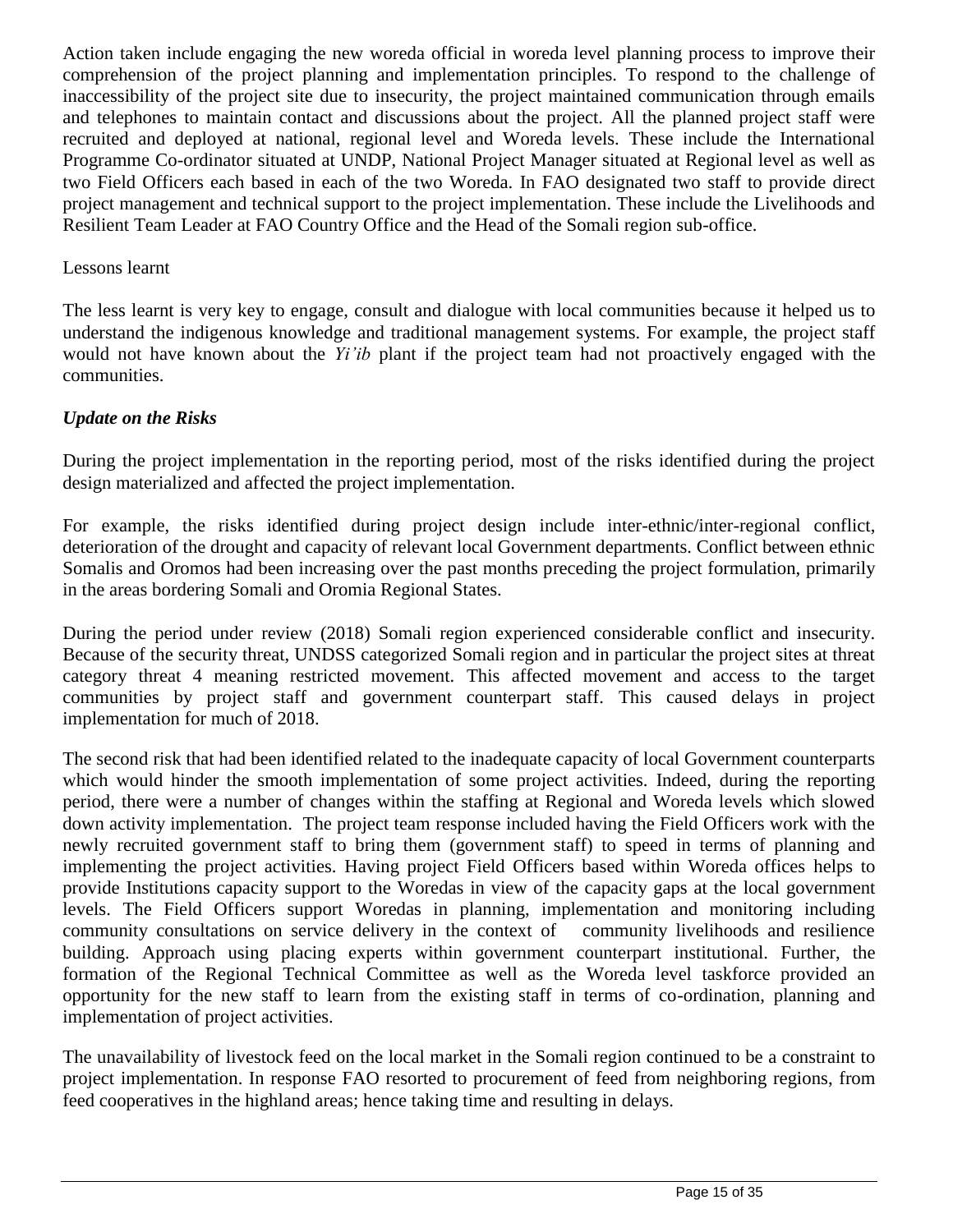## **New risks were identified**

The new risk identified is the inability to secure enough land (up to the targeted 20,000ha as envisaged under output 2.2) to undertake climate smart agriculture technologies. Securing 20,000ha is not feasible because of the land tenure and land use regime in the project area. Being predominantly pastoral communities, land is communally owned mainly for livestock grazing; yet climate smart agriculture requires securing plots of land owned and managed by individual households for food crop production. The pastoral nature and free-range livestock grazing makes this intervention difficult; hence the target acreage for CSA technology earlier targeted under output 2.1 has been reduced to 5,965 ha as per the assessment studies that identified this as possible suitable area size.

Pastoral land ownership pattern is complex with the whole clan members having equal rights over a given rangeland. Enclosing or earmarking arge piece of land for climate smart agriculture (CSA) in a particular area may increase the likelihood of conflict between sub clans as the free land available for livestock grazing shrinks. There is a need to leave part of that land for free grazing while implementing rangeland rehabilitation and climate smart agriculture interventions progressives since this is a new practice to the mainly pastoral communities which require time to change their mind set and behaviours.

In some areas where more different clans reside, obtaining consensus cooperation of all clans in that segment of land takes time and prove to be very difficult especially when the intervention involves land and considering that the communities are recovering from the recent past inter-clan conflict. It should also be noted that areas close to communal villages that are potentially suitable for the planned climate smart agriculture activities are limited. Moreover, whenever there is water, the pastoral communities give priority to livestock instead of growing crops.

## • **Qualitative assessment:**

Overall, the project progress in the first year is rated fair especially in the context of the enormous insecurity challenges and risks that the project experienced in much of the year up to the last quarter of the year. The project launch and stakeholders buy-in (as demonstrated by the good turn up during the project launch as well as the Project Steering Committee meeting) were a demonstration partners stakeholders' interest and ownership of the project. The community action planning processes and dialogues have gone a long way in ensuring participation in identifying the community needs and priorities as well as ownership of both the process and the eventual results. The governance mechanisms including the Project Steering Committee (PSC) meetings, the Regional Technical Committee (RTC) Meetings as well as the Woreda Level Taskforce meetings were instrumental in ensuring transparency and accountability.

## *Key partnerships include:*

- **•** Partnership with private sector (e.g Balton and Soil & More) to explore adaptive and appropriate technologies for innovations to provide communities with additional livelihoods options
- **•** Partnering with research institutions and universities such as University of Jigjig and University of Kebredahar as well as research institutions (such the Somali Region Pastoral and Agro-pastoral Research Institute (SoRPARI) to provide research information to guide effective and timely implementation and monitoring; Partnering with Universities to research on indigenous knowledge for resilience building.
- **•** Partnering and collaboration with other NGOs operating in the project areas promoting livelihoods and resilience. These include OXFAM, Save the Children International (SCI). For example, the Livelihoods and Economic recovery assessment report contributed to SCI's formulation of a food security and livelihood programme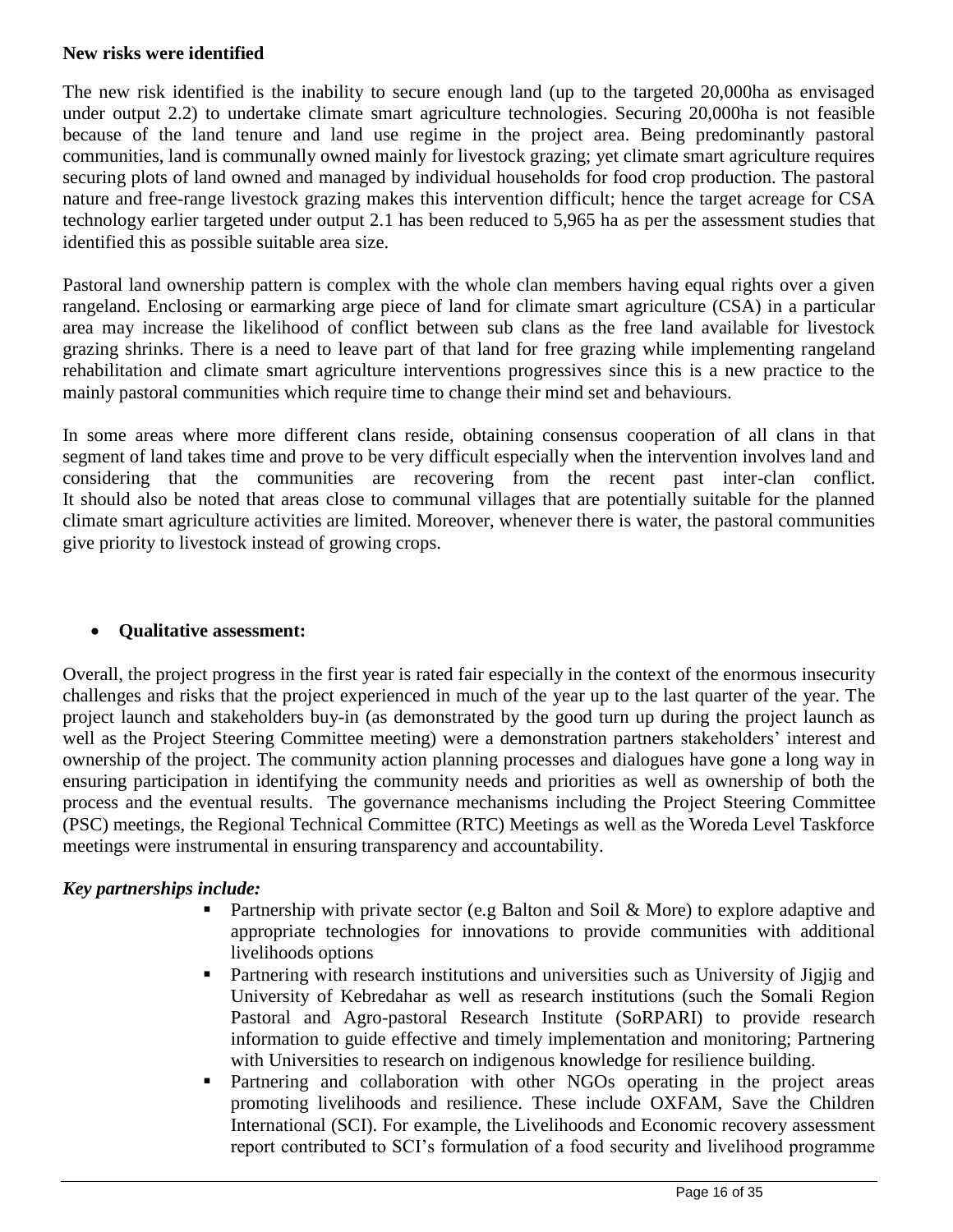that will target Korehie zone including one of the project target woreda- Kabredahar hence enhancing chances of scale up.

- Discussions initiated with a local NGO Organization for Welfare and Development in Action (OWDA) on innovation to change manual water pumping to solar pumping which will enhance water production and time efficiency.
- ▪

The as part of the NWOW towards collective outcome, the project teams undertook co-ordination meetings between among the participating UN Agencies (PUNAs) namely UNDP, FAO, UNICEF as well as consultation with other sister agencies namely UN OCHA and WFP in the "*Delivering as One*" spirit and to demonstrate the New Way of Working (NWOW). Further, joint planning and monitoring of field level interventions between UNDP and FAO was emphasized to ensure a coordinated approach to delivering results works, a clear demonstration that NWOW actually works once nurtured and deliberately emphasized. For example, the Field Officers hired by UNDP are tasked to co-ordinate implementation of all the project components in support of the Woredas and communities. The consultations with the UNICEF Regional Office in Somali provided useful information about the water situation in the project area and was useful in guiding selection of areas for project intervention in the water sector.

In the context of the national level collective outcomes work in Ethiopia, consensus has been reached within the UN family under the leadership of the RCO that there is a need to develop a Multi-Year Plan (MYP) to foster the humanitarian-development nexus agenda within the One UN family framework. The H-D Nexus puts community resilience building at the centre. In this regard, this project will contribute lessons, experiences and success case studies to the H-D nexus discussions aimed at taking the NWOW agenda, which this project is part of, forward as part of the scaling up. This will be important in sense that the project will contribute inputs to the MYP which will in turn inform the forthcoming UNDAF process to operationalize strategies of the UN agencies in support of Government of Ethiopia towards the attainment of the collective outcome.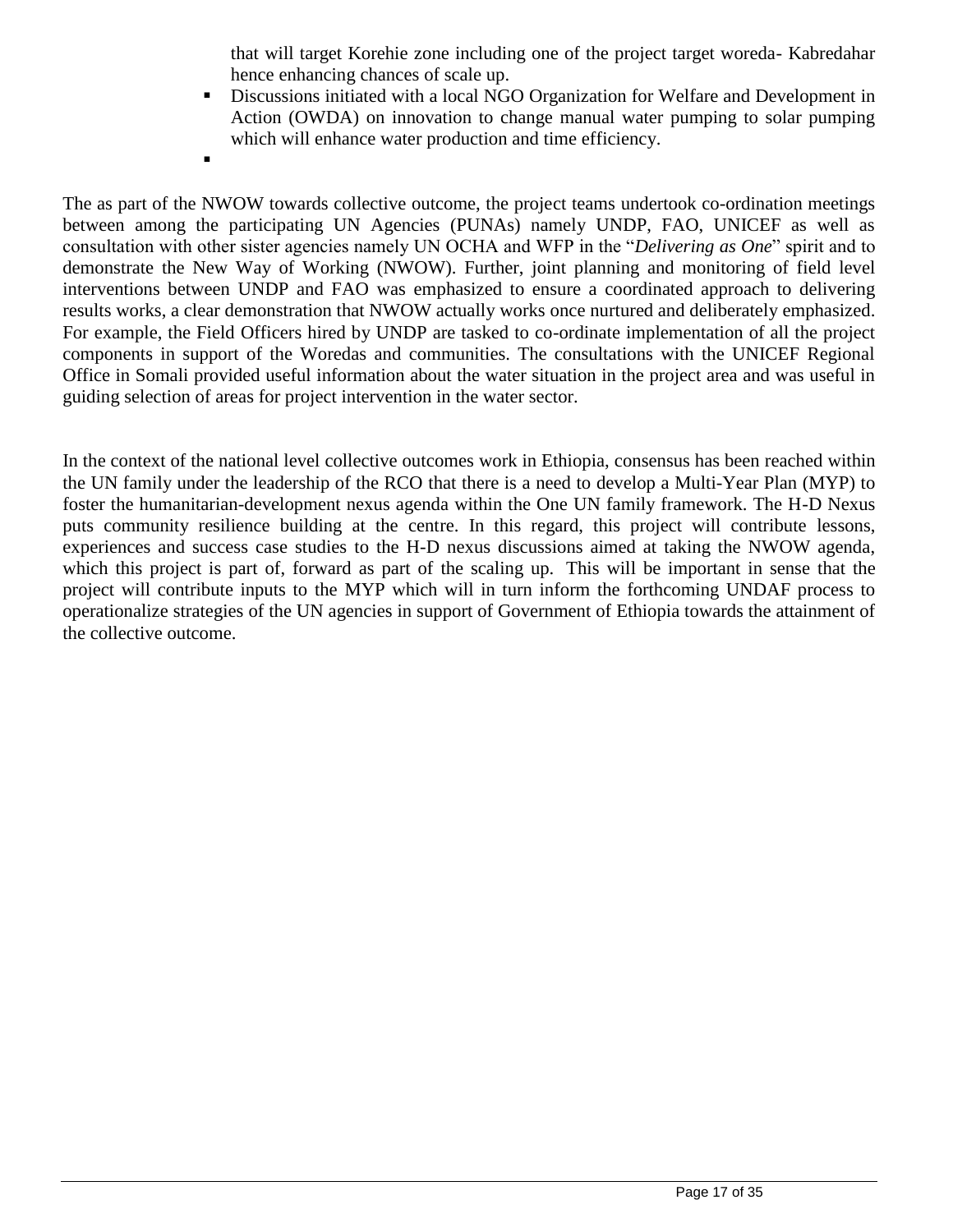Using the **Programme Results Framework from the Project Document / AWP** - provide an update on the achievement of indicators at both the output and outcome level in the table below. Where it has not been possible to collect data on indicators, clear explanation should be given explaining why, as well as plans on how and when this data will be collected.

|                                                                                                                                                         | <b>Achieved versus 2018 Indicator</b>                                                                                                                                                                                                                                                                                                                     | <b>Reasons for Variance with Planned</b>                                                                                                                                               | <b>Source of Verification</b> |
|---------------------------------------------------------------------------------------------------------------------------------------------------------|-----------------------------------------------------------------------------------------------------------------------------------------------------------------------------------------------------------------------------------------------------------------------------------------------------------------------------------------------------------|----------------------------------------------------------------------------------------------------------------------------------------------------------------------------------------|-------------------------------|
| Outcome 1 <sup>12</sup><br><b>Indicator:</b><br><b>Baseline:</b><br><b>Planned Target</b>                                                               | <b>Targets</b>                                                                                                                                                                                                                                                                                                                                            | Target (if any)                                                                                                                                                                        |                               |
| Output 1.1 Feed security and capacity of 1500 livestock dependent households to withstand current drought induced livestock feed shocks are<br>enhanced |                                                                                                                                                                                                                                                                                                                                                           |                                                                                                                                                                                        |                               |
| Indicator 1.1.1 No. of animals receiving<br>supplementary feed<br><b>Baseline: 0</b><br><b>Planned Target: 3,000</b>                                    | <u>2018 Target:</u><br><b>2000</b><br><b>Planned</b><br>receiving<br>livestock<br>livestock<br>supplementary feed<br>In progress<br>Vouchers<br>supplementary<br>for<br>livestock feed for 1,500 core<br>breeding stock including lactating<br>animals are being distributed to<br>1,500 beneficiary HHs that have<br>been selected in the two districts. | Despite the target is to support 2000<br>households, the project reduced the<br>target to 1500 because of the livestock<br>shortage observed<br>feed<br>during<br>procurement process. |                               |

 $\overline{a}$ 

<sup>&</sup>lt;sup>12</sup> Note: Outcomes, outputs, indicators and targets should be **as outlined in the Project Document** so that you report on your **actual achievements against planned targets**. Add rows as required for Outcome 2, 3 etc.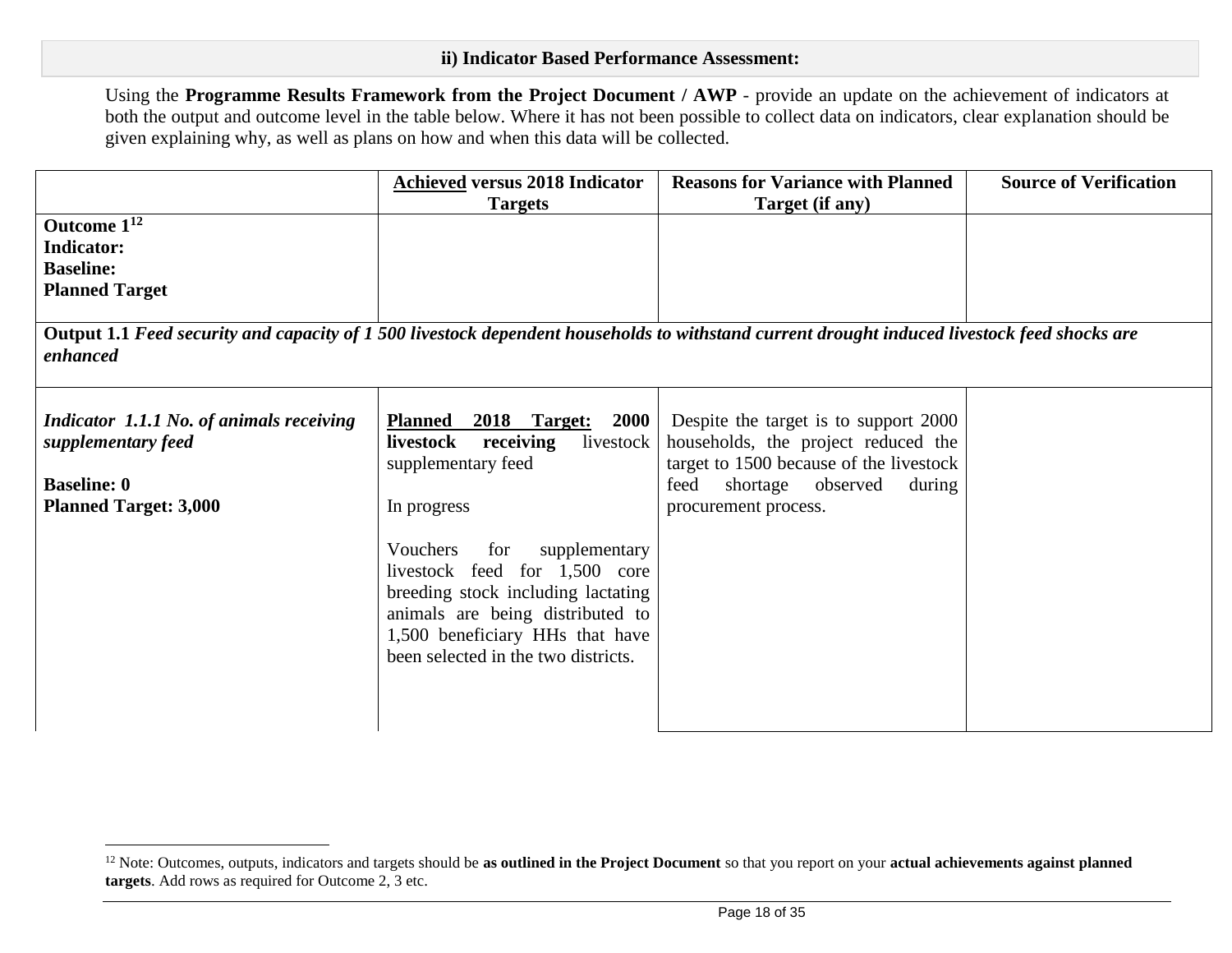|                                                                                       | <b>Achieved versus 2018 Indicator</b>                  | <b>Reasons for Variance with Planned</b>                           | <b>Source of Verification</b> |
|---------------------------------------------------------------------------------------|--------------------------------------------------------|--------------------------------------------------------------------|-------------------------------|
|                                                                                       | <b>Targets</b>                                         | Target (if any)                                                    |                               |
| <b>Revised Indicator 1.1.2:</b><br>No. of hay<br>shades and concrete molasses storage | Target for 2018: 0;<br>There was no target planned for | Rather, both hey shades are planned<br>for in second year $(2019)$ |                               |
| structures put in place<br><i>(originally)</i>                                        | 2018                                                   |                                                                    |                               |
| indicator $1.1.3$ )                                                                   |                                                        |                                                                    |                               |
|                                                                                       |                                                        |                                                                    |                               |
| <b>Baseline: 0</b>                                                                    |                                                        |                                                                    |                               |
| Overall project target: 02                                                            |                                                        |                                                                    |                               |
|                                                                                       |                                                        |                                                                    |                               |
|                                                                                       |                                                        |                                                                    |                               |
|                                                                                       |                                                        |                                                                    |                               |
| Indicator 1.1.3 (originally 1.1.5): No. of                                            | Planned target for<br><b>2018:</b><br>100              | This is planned for 2019                                           |                               |
| extension agents and community                                                        | extension workers<br>and<br>150                        |                                                                    |                               |
| members receiving hands-on practical<br>feed management and utilization training      | community members                                      |                                                                    |                               |
|                                                                                       | Note done                                              |                                                                    |                               |
| <b>Baseline: 0</b>                                                                    |                                                        |                                                                    |                               |
|                                                                                       |                                                        |                                                                    |                               |
| <b>Overall project target: 100 (Extension)</b>                                        |                                                        |                                                                    |                               |
| agents) and 500 community members                                                     |                                                        |                                                                    |                               |
| Indicator 1.1.4: (originally $1.1.2$ ) : No. of                                       | Planned 2018 target: 01                                | This activity is planned for and                                   |                               |
| efficient feed utilization good practices                                             |                                                        | currently being implemented in 2019                                |                               |
| introduced and up scaled                                                              |                                                        |                                                                    |                               |
|                                                                                       | Not done                                               |                                                                    |                               |
| Baseline: 0                                                                           |                                                        |                                                                    |                               |
| Overall target: 03                                                                    |                                                        |                                                                    |                               |
|                                                                                       | <b>Planned 2018 target:</b> Production                 | Because of the security problem, only                              |                               |
|                                                                                       | and efficient utilization of 5 ha of                   | activities<br>undertaken,<br>few<br>were                           |                               |
| Indicator 1.1.5 (originally 1.1.4): Area of                                           | cultivated forage crops                                | including<br>identification<br>of<br>site,                         |                               |
| land planted to cultivated forage crops                                               |                                                        | identification of forage seed type,                                |                               |
| (ha)                                                                                  | <b>On-going progress</b>                               | (technical<br>procurement<br>process                               |                               |
| <b>Baseline: 40</b>                                                                   |                                                        | specification, tendering and evaluation                            |                               |
| <b>Overall project planned Target: 50</b>                                             | 25<br>of potential<br>forage<br>ha                     | of the tender proposals) and                                       |                               |
|                                                                                       | sites<br>(25ha)<br>production<br>were                  |                                                                    |                               |
|                                                                                       | selected<br>identified<br>and<br>in                    |                                                                    |                               |
|                                                                                       | district-based<br>consultation with                    |                                                                    |                               |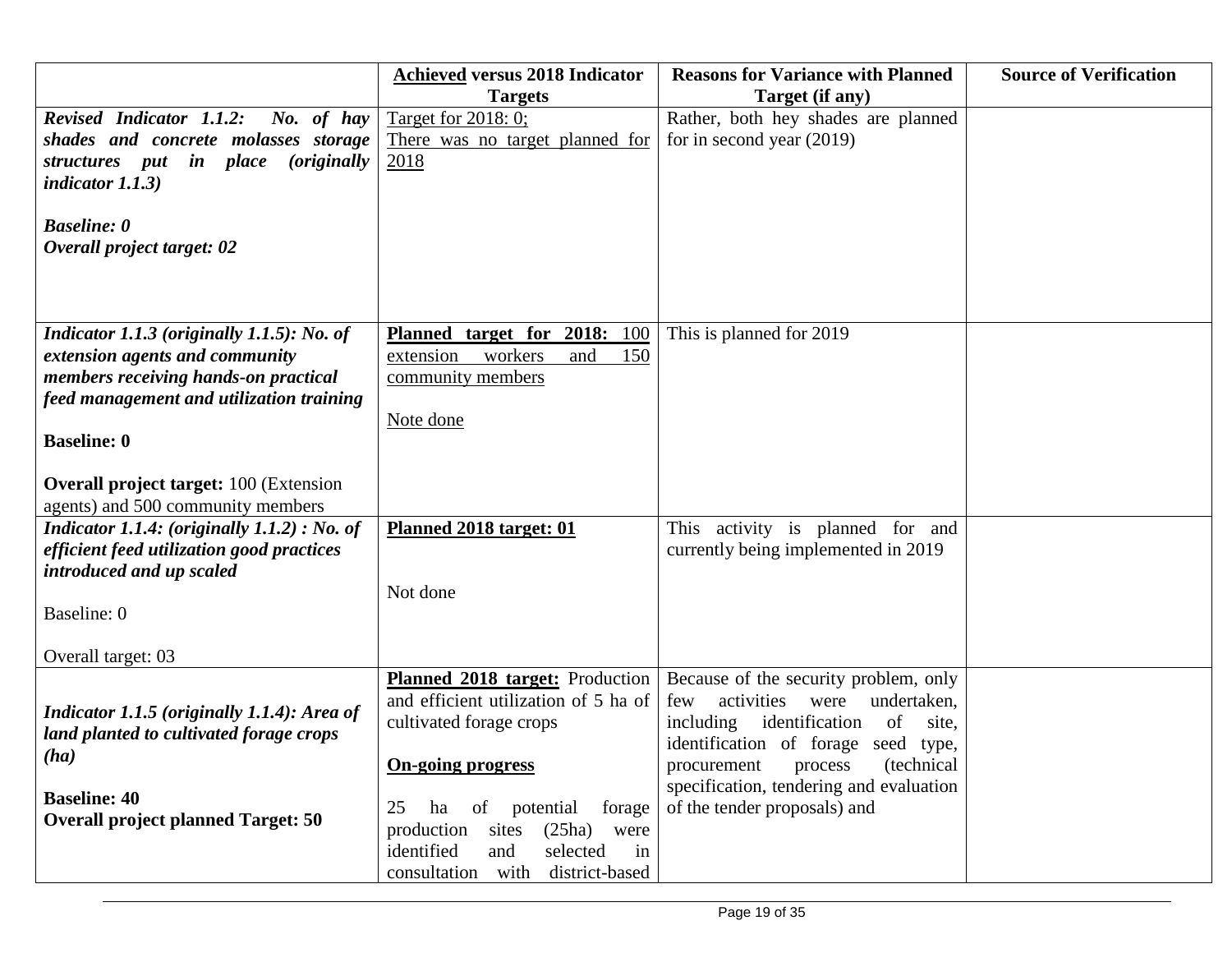|                                              | <b>Achieved versus 2018 Indicator</b>  | <b>Reasons for Variance with Planned</b> | <b>Source of Verification</b> |
|----------------------------------------------|----------------------------------------|------------------------------------------|-------------------------------|
|                                              | <b>Targets</b>                         | Target (if any)                          |                               |
|                                              | stakeholders and the community         |                                          |                               |
|                                              | based on the availability of           |                                          |                               |
|                                              | irrigation resources and<br>land       |                                          |                               |
|                                              | The<br>suitable<br>cultivation.<br>for |                                          |                               |
|                                              | overall process progress towards       |                                          |                               |
|                                              | this indictor is around 10%.           |                                          |                               |
|                                              | Planned 2018 target: 05 cattle         | The toughs will be constructed in        |                               |
|                                              | troughs constructed in order to        | 2019                                     |                               |
|                                              | improve water use efficiency and       |                                          |                               |
|                                              | sanitary conditions of water.          |                                          |                               |
|                                              | In progress                            |                                          |                               |
|                                              |                                        |                                          |                               |
| Indicator 1.1.6: No. of watering troughs     | Five suitable site locations for the   |                                          |                               |
| constructed (was originally 1.1.7)           | construction of 05 cattle troughs      |                                          |                               |
|                                              | were identified in the selected six    |                                          |                               |
| <b>Baseline: 40</b>                          | project communities / kebeles. The     |                                          |                               |
| <b>Overall Planned Target: 10</b>            | sites were assessed for feasibility    |                                          |                               |
|                                              | in preparation for physical            |                                          |                               |
|                                              | construction to commence.              |                                          |                               |
|                                              | Process achievement is                 |                                          |                               |
|                                              | approximately 10%. The baseline        |                                          |                               |
|                                              | is 40                                  |                                          |                               |
|                                              |                                        |                                          |                               |
| No of beneficiaries<br>Indicator 1.1.7:      | Target for 2018: 500 (150 female)      | Because of insecurity<br>access to       | The GIS guided assessment     |
| reclamation<br>from<br>and<br>economic       | beneficiaries                          | not possible.<br>communities<br>was      | reports                       |
| <i>utilization of prosopis</i>               |                                        | However, areas where prosopis is         |                               |
|                                              | Not done                               | located was delineated                   |                               |
| <b>Baseline: 0</b>                           |                                        |                                          |                               |
| Overall Planned Target: 2,000 (including 600 |                                        |                                          |                               |
| female beneficiaries)                        |                                        |                                          |                               |
|                                              |                                        |                                          |                               |
|                                              |                                        |                                          |                               |
|                                              |                                        |                                          |                               |
|                                              |                                        |                                          |                               |
|                                              |                                        |                                          |                               |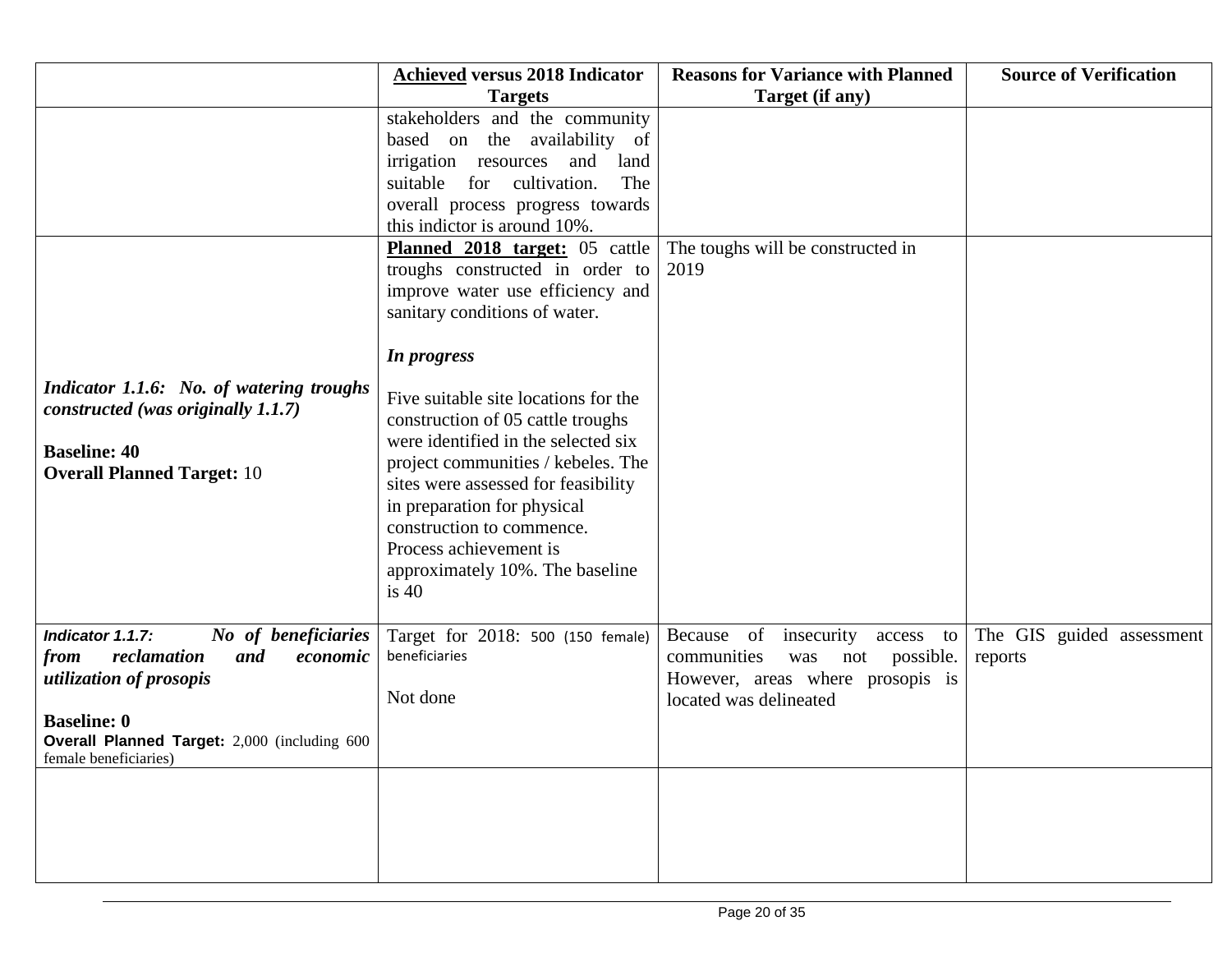|                                                                                                                                  | <b>Achieved versus 2018 Indicator</b><br><b>Targets</b>                                                                                                                                                                      | <b>Reasons for Variance with Planned</b><br>Target (if any)                                                                                                  | <b>Source of Verification</b> |  |
|----------------------------------------------------------------------------------------------------------------------------------|------------------------------------------------------------------------------------------------------------------------------------------------------------------------------------------------------------------------------|--------------------------------------------------------------------------------------------------------------------------------------------------------------|-------------------------------|--|
| Output 1.2 Capacity for improved animal health service delivery system for the target woredas, zones and the region are enhanced |                                                                                                                                                                                                                              |                                                                                                                                                              |                               |  |
| Indicator 1.2.1 (originally 1.2.4):<br>No of animals receiving preventive and<br>curative health treatment                       | <b>Planned</b> 2018 target: 30,000<br>animals receiving preventive and<br>curative health treatment                                                                                                                          | This activity delayed partly because of<br>unavailability of the required drugs on<br>the market in Ethiopia and had to<br>arrange to import the drugs which |                               |  |
| <b>Baseline: 0</b><br><b>Overall project Planned Target: 60,000</b>                                                              | On-going:<br>About 50% progress; beneficiary<br>identification<br>and<br>voucher<br>distribution was completed and<br>procurement of veterinary drugs<br>and equipment for the delivery of<br>treatment services is underway | takes time.<br>Once delivered, the procured drugs<br>will be distributed to the beneficiaries<br>in 2019                                                     |                               |  |
| <b>Indicator 1.2.2: No. HHs receiving</b><br>improved young stock management<br>package                                          | Target for 2018: 300 (including<br>150 females)                                                                                                                                                                              | Not done due security.<br>This activity is planned for to be done                                                                                            |                               |  |
| <b>Baseline: 0</b><br>Overall project target: 500                                                                                | Not done                                                                                                                                                                                                                     | in 2019 through the procurement of<br>the young stock to be delivered to the<br>households including the female<br>headed households                         |                               |  |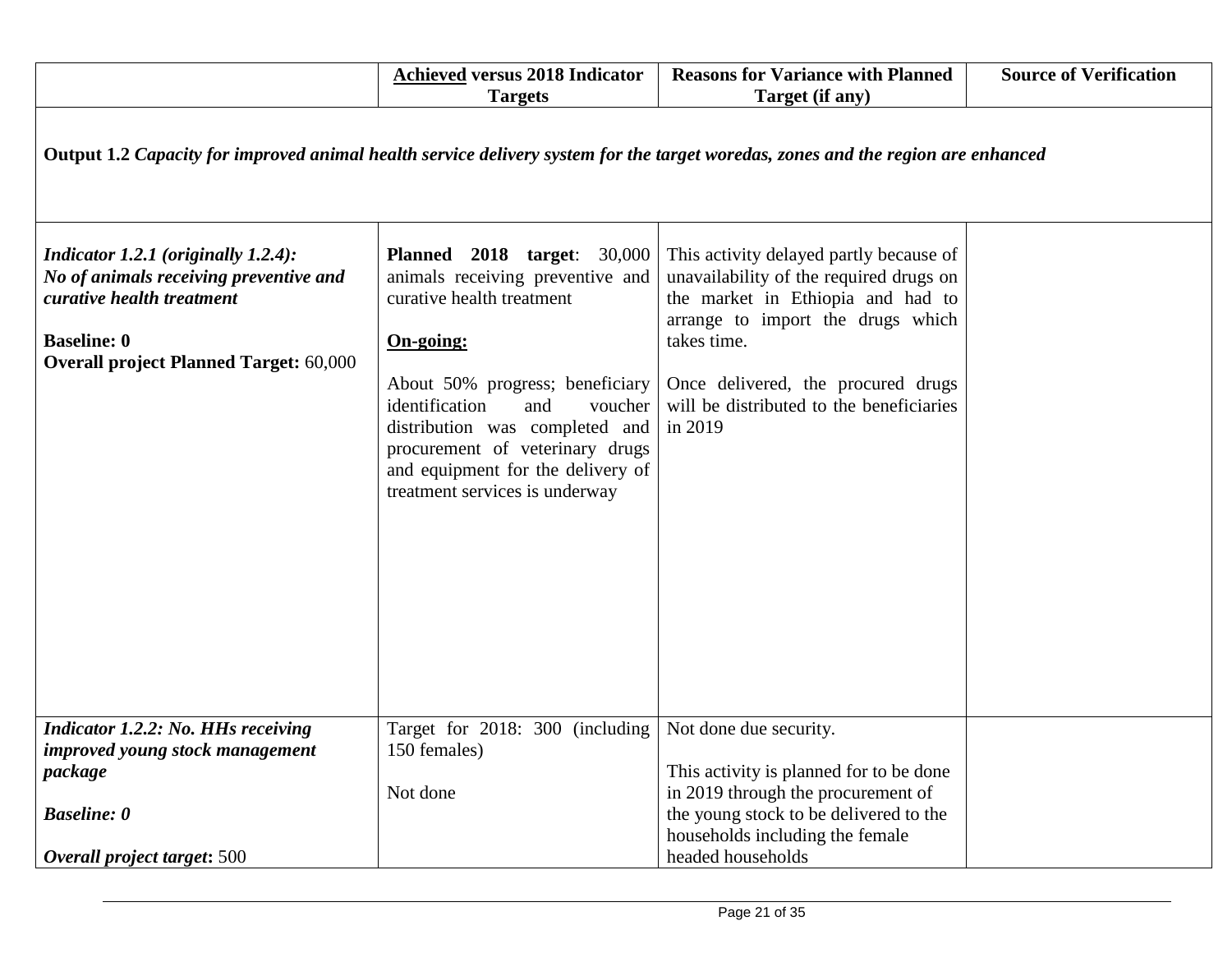|                                                                                                                                                                                     | <b>Achieved versus 2018 Indicator</b><br><b>Targets</b>                                                                                                                                                                                                                                             | <b>Reasons for Variance with Planned</b><br>Target (if any)                                              | <b>Source of Verification</b> |
|-------------------------------------------------------------------------------------------------------------------------------------------------------------------------------------|-----------------------------------------------------------------------------------------------------------------------------------------------------------------------------------------------------------------------------------------------------------------------------------------------------|----------------------------------------------------------------------------------------------------------|-------------------------------|
| (including 250 females)                                                                                                                                                             |                                                                                                                                                                                                                                                                                                     |                                                                                                          |                               |
| Indicator 1.2.3: No of linkages of<br><b>CAHWs</b> with public and /or private<br>animal health service providers<br>Baseline: 0<br>Overall project target: 03                      | Target for 2018: 01 linkage<br>In progress<br>31 CAHWs and 03 private<br>that<br>have<br>pharmacy<br>capacity and interest were<br>identified                                                                                                                                                       | Arrangement for initiating<br>linkage<br>pending<br>process were postponed<br>training for the 31 CAHWs. |                               |
| <b>Indicator 1.2.4: No. of CAHWs, public</b><br>health posts/laboratories and private<br>pharmacies whose capacity strengthened<br><b>Baseline: 31</b><br><b>Planned Target: 55</b> | <b>Planned 2018 target: 31 CAHWs,</b><br>public health posts/laboratories<br>and 03 private pharmacies trained<br>for capacity development<br>On-going:<br>CAHWS and<br>03<br>20<br>private<br>pharmacies to be trained were<br>identified. Preparatory work has<br>been completed for the training | trainings<br>the<br>However,<br>were<br>postponed due to security problem in<br>the region in 2018.      |                               |
| Output 2.1: Improved natural resources management and agricultural productivity on 20 000 5,965 ha through introduction of climate smart<br>technologies**                          |                                                                                                                                                                                                                                                                                                     |                                                                                                          |                               |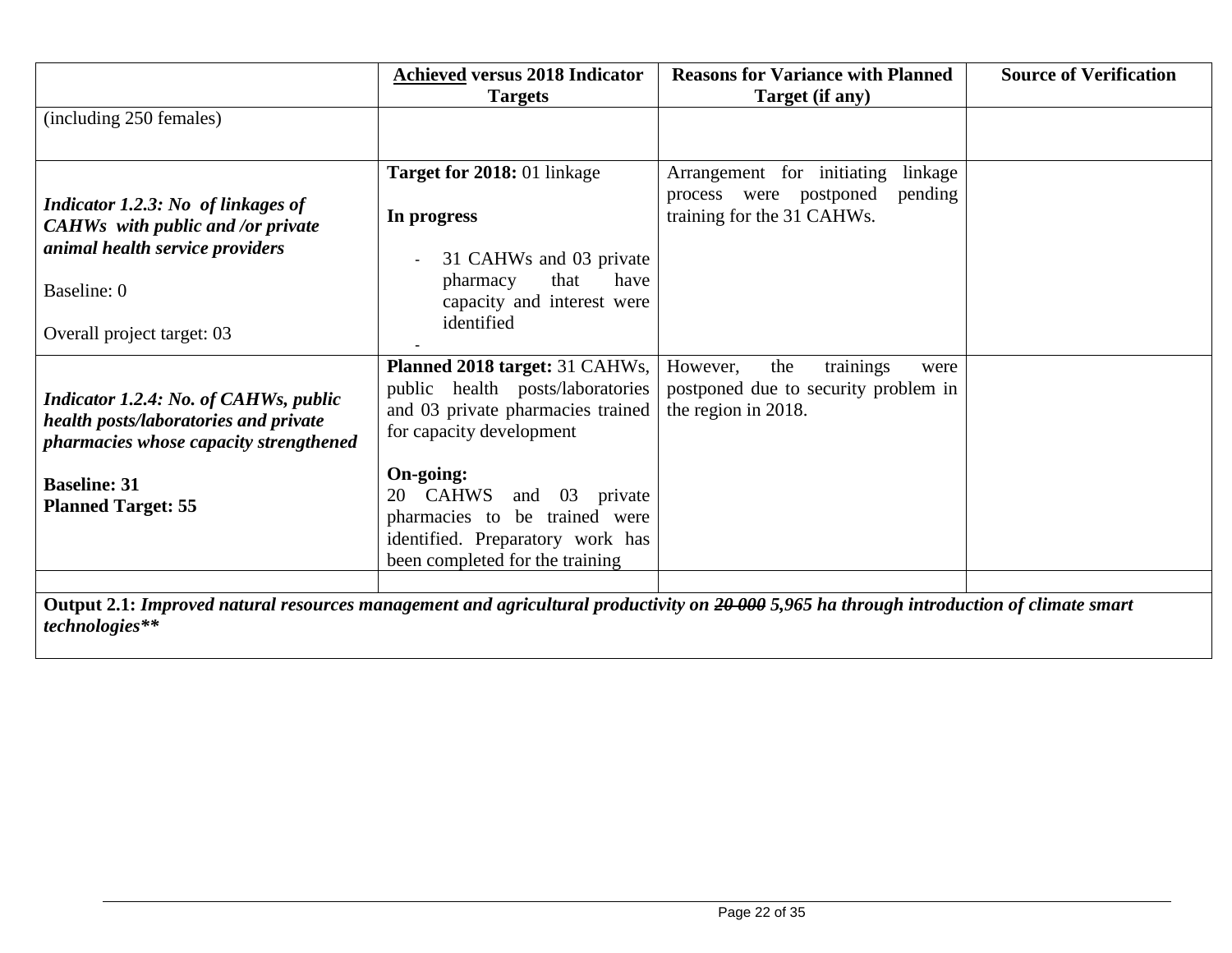|                                                                                                                                     | <b>Achieved versus 2018 Indicator</b>                                                                                                                                                                                                                                                                                   | <b>Reasons for Variance with Planned</b>                                                                                                                                                                                                                                                                                                                     | <b>Source of Verification</b>                                                                                                                                                                   |
|-------------------------------------------------------------------------------------------------------------------------------------|-------------------------------------------------------------------------------------------------------------------------------------------------------------------------------------------------------------------------------------------------------------------------------------------------------------------------|--------------------------------------------------------------------------------------------------------------------------------------------------------------------------------------------------------------------------------------------------------------------------------------------------------------------------------------------------------------|-------------------------------------------------------------------------------------------------------------------------------------------------------------------------------------------------|
|                                                                                                                                     | <b>Targets</b>                                                                                                                                                                                                                                                                                                          | Target (if any)                                                                                                                                                                                                                                                                                                                                              |                                                                                                                                                                                                 |
| Indicator 2.1.1: Complete mapping of<br>water point to facilitate sustainable use of<br>water                                       | <b>Target for 2018: complete</b><br>mapping of the water points                                                                                                                                                                                                                                                         | UNICEF has indicated that there is an<br>on-going process to update the data by<br>government under the new national<br>WASH programme and that                                                                                                                                                                                                              | Reports from the Regional<br>and Woreda Water Bureaus                                                                                                                                           |
| <b>Baseline: Data from UNICEF</b><br><b>Overall</b><br><b>Planned</b><br>project<br>Target:<br>Complete mapping of the Water points | On-going:<br>Preliminary data obtained from the<br>Bureau of water indicating the<br>status of the water points in<br>Kebredahar and Warder woredas                                                                                                                                                                     | government will only be able to<br>release the data once it fully updated<br>However, the project team was able to<br>access some preliminary data from the<br>Somali Bureau of Water (BoW) but<br>which is unfortunately fairly old;<br>dating some 5 years. This data may<br>not be reliable since it is old but<br>provides some insights about the water |                                                                                                                                                                                                 |
|                                                                                                                                     |                                                                                                                                                                                                                                                                                                                         | access situations in the region.                                                                                                                                                                                                                                                                                                                             |                                                                                                                                                                                                 |
| <b>Indicator 2.1.2: Number of people</b><br>accessing potable water from hand dug<br>deep wells and water dams<br>Baseline: 500     | <b>Target for 2018: 500</b><br>Not done.<br>However,<br>dams<br>for<br>two                                                                                                                                                                                                                                              |                                                                                                                                                                                                                                                                                                                                                              | A report: "Rapid Assessment<br>of Water dam for Provision of<br>water for communities in<br><b>Ubatale Kebele of Warder</b><br>District on water development<br>and pilot for smart agriculture |
| Overall project target: 2,000                                                                                                       | rehabilitation were identified and<br>rehabilitation were identified and<br>plans to rehabilitate planned to be<br>finalized in third quarter of 2019.<br>Once rehabilitated, Ubatale dam in<br>Warder woreda, has the potential<br>to benefit approximately 5,600<br>people including 840 internal<br>displaced people |                                                                                                                                                                                                                                                                                                                                                              | intervention".                                                                                                                                                                                  |
| <b>Indicator 2.1.3 No. of extension workers</b>                                                                                     | <b>Planned 2018 Target: 50 (30)</b>                                                                                                                                                                                                                                                                                     | The change in local government                                                                                                                                                                                                                                                                                                                               |                                                                                                                                                                                                 |
| trained in rangelands resources                                                                                                     | males, 20 females) of extension                                                                                                                                                                                                                                                                                         | including the technical staff delayed                                                                                                                                                                                                                                                                                                                        |                                                                                                                                                                                                 |
| management                                                                                                                          | workers trained in rangelands<br>resources management                                                                                                                                                                                                                                                                   | possible training of the extension staff<br>because of the uncertainties within the                                                                                                                                                                                                                                                                          |                                                                                                                                                                                                 |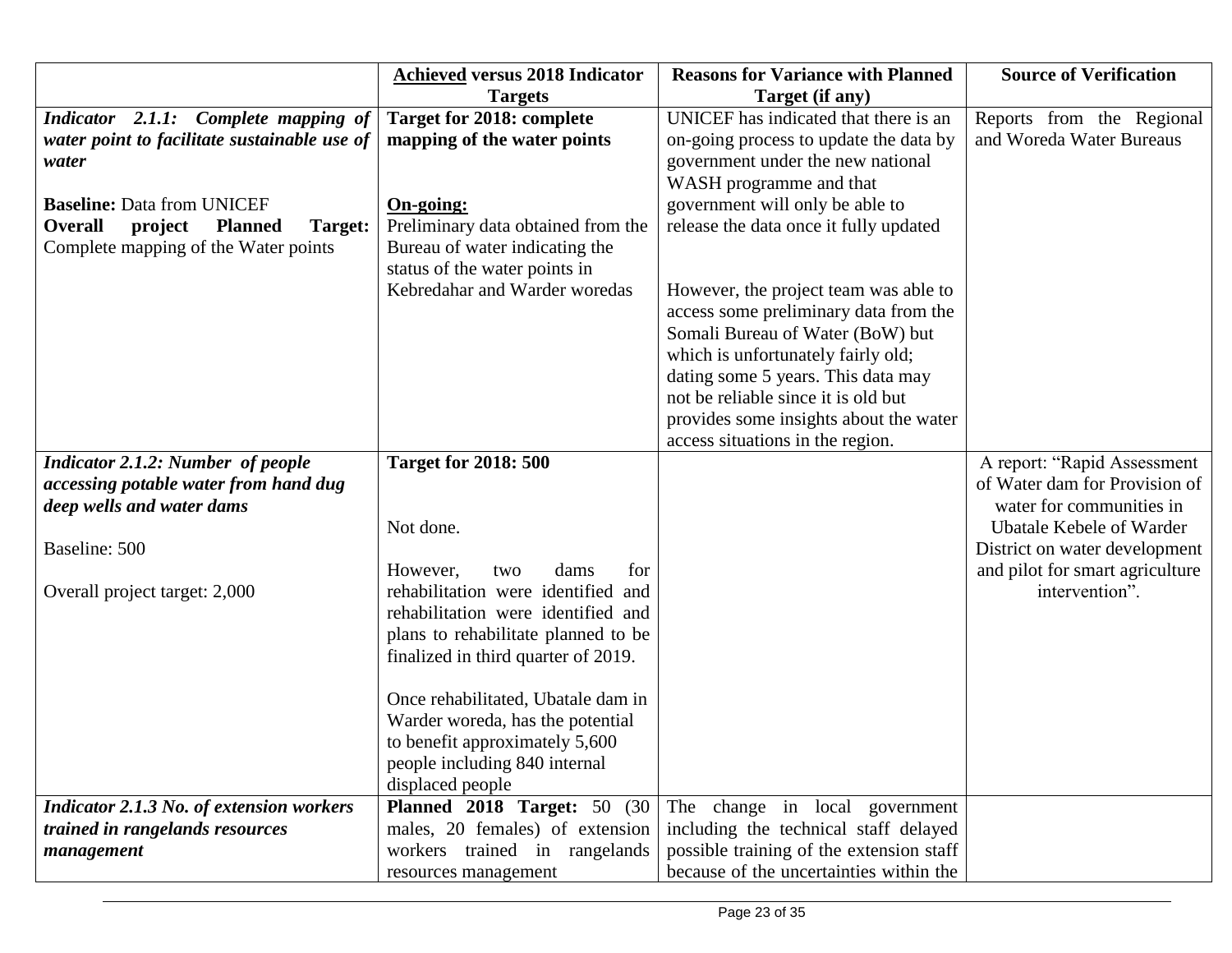|                                              | <b>Achieved versus 2018 Indicator</b> | <b>Reasons for Variance with Planned</b> | <b>Source of Verification</b> |
|----------------------------------------------|---------------------------------------|------------------------------------------|-------------------------------|
|                                              | <b>Targets</b>                        | Target (if any)                          |                               |
| <b>Baseline: 0</b>                           |                                       | employees at regional and woreda         |                               |
| <b>Planned Target: 150</b>                   | not achieved                          | level.                                   |                               |
|                                              | 1,000<br>Planned 2018<br>Target:      | situation<br>hindered<br>Insecurity      |                               |
|                                              | (50:50 males : females) people        | accessibility to communities to initiate |                               |
|                                              | from the community aware of           | the activity                             |                               |
|                                              | climate<br>agriculture<br>smart       |                                          |                               |
|                                              | al technologies                       |                                          |                               |
|                                              |                                       |                                          |                               |
|                                              | Initiated and On-going.               |                                          |                               |
|                                              |                                       |                                          |                               |
|                                              | The activity commenced with           |                                          |                               |
|                                              | selection and assessment of           |                                          |                               |
|                                              | potential sites and communities for   |                                          |                               |
| Indicator 2.1.4. No. of people aware of      | CSA during the livelihoods and        |                                          |                               |
| climate smart agricultural (CSA)             | economic needs recovery survey        |                                          |                               |
| technologies                                 | and the subsequent community          |                                          |                               |
|                                              | dialogues about the feasibility of    |                                          |                               |
| <b>Baseline: 0</b>                           | climate crop farming. Three           |                                          |                               |
|                                              | potential sites (two in Kebredahar    |                                          |                               |
| <b>Overall project Planned Target: 5,000</b> | and One in Warder) were               |                                          |                               |
| people                                       | identified. The project team plans    |                                          |                               |
|                                              | to engage with Somali TV station      |                                          |                               |
|                                              | and other local radio stations in the |                                          |                               |
|                                              | region to undertake TV / radio        |                                          |                               |
|                                              | based community awareness             |                                          |                               |
|                                              | programme about the climate           |                                          |                               |
|                                              | smart agricultural technologies. In   |                                          |                               |
|                                              | order to pilot the CSA technology     |                                          |                               |
|                                              | transfer, a total of 60 (40 males; 20 |                                          |                               |
|                                              | females) community members            |                                          |                               |
|                                              | were identified and will be training  |                                          |                               |
|                                              | in the 2019.                          |                                          |                               |
| Indicator 2.1.5 : Area of degraded           | Planned 2018 Target: 2,982 ha         | affected<br>Insecurity<br>in the<br>area |                               |
| rangelands rehabilitated (ha)**              | degraded rangelands degraded          | implementation of this activity          |                               |
|                                              | rangeland restored through            |                                          |                               |
| <b>Baseline: 60</b>                          | community participation.              |                                          |                               |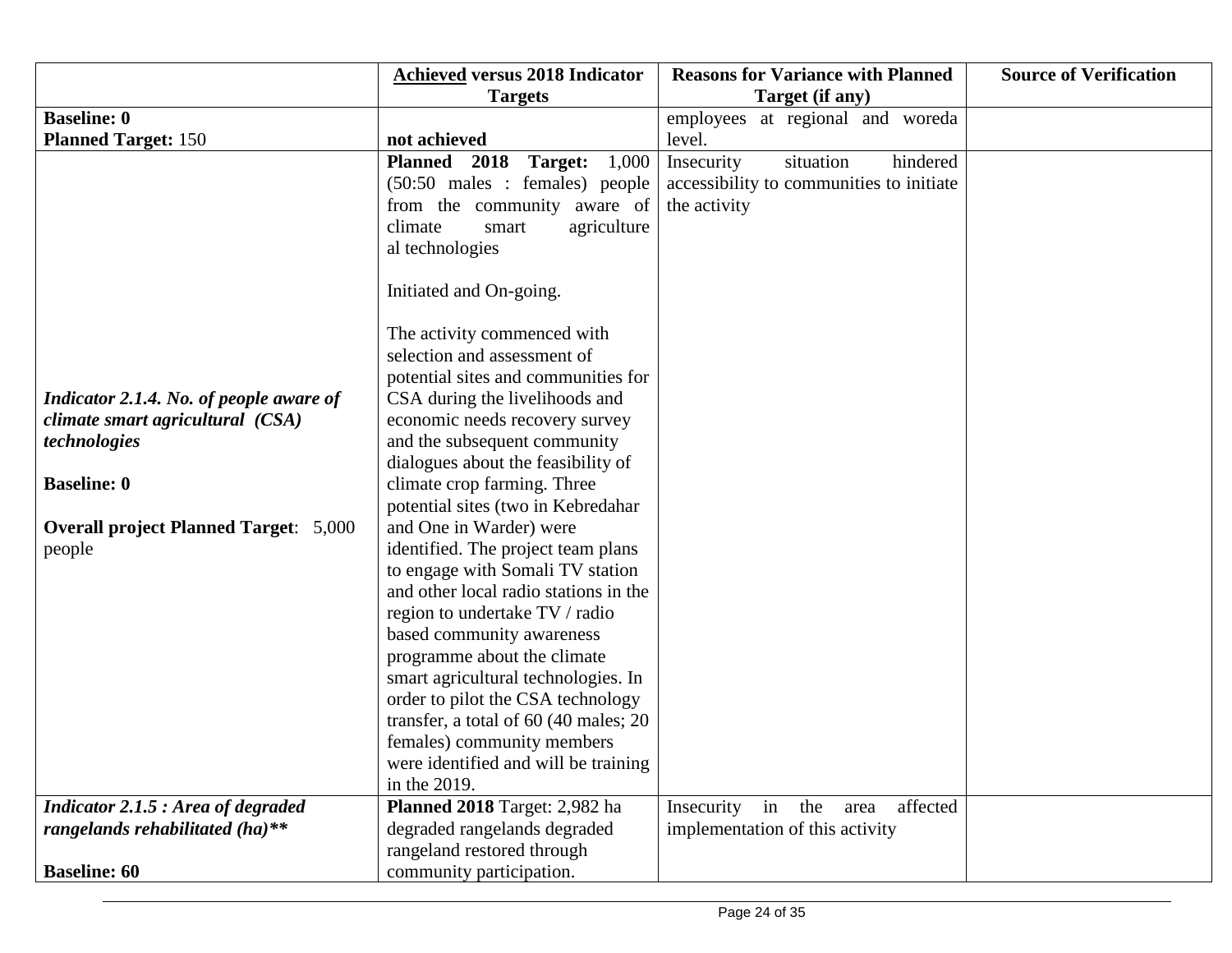|                                                                                                                                        | <b>Achieved versus 2018 Indicator</b> | <b>Reasons for Variance with Planned</b> | <b>Source of Verification</b>  |
|----------------------------------------------------------------------------------------------------------------------------------------|---------------------------------------|------------------------------------------|--------------------------------|
|                                                                                                                                        | <b>Targets</b>                        | Target (if any)                          |                                |
| <b>Overall project Planned Target: 5,965 ha</b>                                                                                        |                                       |                                          |                                |
|                                                                                                                                        | Site selection was undertaken for     |                                          |                                |
|                                                                                                                                        | the eventual restoration of 5,965     |                                          |                                |
|                                                                                                                                        | ha of degraded rangelands with        |                                          |                                |
|                                                                                                                                        | participation of communities and      |                                          |                                |
|                                                                                                                                        | key actors through range              |                                          |                                |
|                                                                                                                                        | reseeding, introduction of spate      |                                          |                                |
|                                                                                                                                        | irrigation and area enclosures.       |                                          |                                |
| <b>Indicator 2.1.6: No. communities</b>                                                                                                | <b>Target for 2018: 500</b>           | Planned for in 2019                      |                                |
| members receiving hands-on practical                                                                                                   |                                       |                                          |                                |
| feed management and utilization training                                                                                               | Not done                              |                                          |                                |
| disaggregated by gender                                                                                                                |                                       |                                          |                                |
|                                                                                                                                        |                                       |                                          |                                |
| <b>Baseline: 0</b>                                                                                                                     |                                       |                                          |                                |
|                                                                                                                                        |                                       |                                          |                                |
| <b>Overall project target: 500</b>                                                                                                     |                                       |                                          |                                |
|                                                                                                                                        |                                       |                                          |                                |
| Output 2.2: Increased food security and income of 1 500 Women and Youth Groups members through diversification of improved livelihoods |                                       |                                          |                                |
|                                                                                                                                        |                                       | There was a need to do assessment of     | Livelihoods<br>and<br>recovery |
|                                                                                                                                        | <b>Planned 2018 Target: 750 (500)</b> | status quo in terms of how youth and     | needs<br>assessment<br>study   |
| Indicator 2.2.1: No. of women and youth                                                                                                | women and 250 youth trained and       | women are engaged in alternative         | indicates that 32% of the      |
| s members with new alternative                                                                                                         | supported to engage in alternative    | livelihoods<br>and<br>economic           | households mainly youth and    |
| livelihoods                                                                                                                            | livelihoods such as fruits and        | The<br>findings<br>undertakings.<br>will | economically<br>women<br>are   |
|                                                                                                                                        | vegetables growing using with         | provide an impetus to training women     | The<br>inactive.<br>report     |
|                                                                                                                                        | small scale drip irrigation           | and youth in appropriate skills for      | alternative livelihood options |
| <b>Baseline: 0</b>                                                                                                                     |                                       | enterprises development including        | such as fast maturing crops    |
| <b>Overall Planned Target: 1,500</b>                                                                                                   |                                       | fruits and vegetables.                   | (small and medium enterprise   |
|                                                                                                                                        |                                       |                                          | (SMEs)                         |
|                                                                                                                                        |                                       |                                          |                                |
|                                                                                                                                        |                                       |                                          |                                |
|                                                                                                                                        |                                       |                                          |                                |
|                                                                                                                                        |                                       |                                          |                                |
|                                                                                                                                        |                                       |                                          |                                |
|                                                                                                                                        |                                       |                                          |                                |
|                                                                                                                                        |                                       |                                          |                                |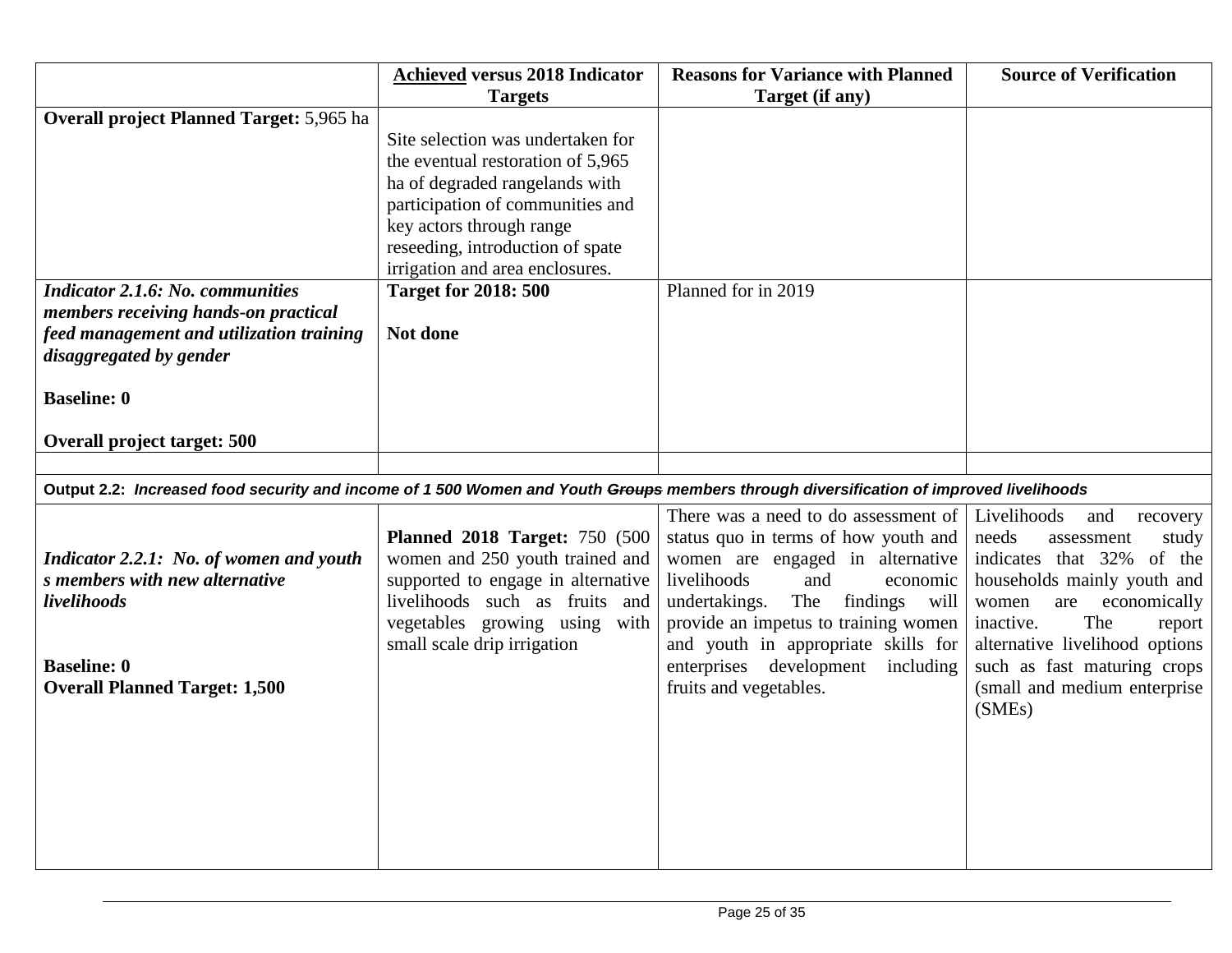|                                           | <b>Achieved versus 2018 Indicator</b>                                          | <b>Reasons for Variance with Planned</b> | <b>Source of Verification</b>  |
|-------------------------------------------|--------------------------------------------------------------------------------|------------------------------------------|--------------------------------|
|                                           | <b>Targets</b>                                                                 | Target (if any)                          |                                |
|                                           |                                                                                |                                          |                                |
|                                           | Planned 2018 Target: 300 people                                                |                                          | Livelihood<br>and<br>recovery  |
|                                           | enhanced awareness on<br>with                                                  | The pastoral communities are highly      | assessment<br>Report           |
|                                           | natural products as new livelihood                                             | conservative<br>cultural<br>orientation  | highlighting the challenges    |
|                                           | alternatives                                                                   | towards dependency on livestock as       | related to inadequate non-     |
|                                           |                                                                                | the main source of their livelihoods.    | livestock economic activities. |
| Indicator 2.2.2: No. of people with       | <b>Partly done:</b>                                                            | This means they pay limited attention    |                                |
| enhanced awareness of and linked to       |                                                                                | to other livelihood sources other than   |                                |
| sustainable market outlets for their      | 100 people involved in community                                               | livestock. However, the prevailing       |                                |
| products                                  | consultations<br>and<br>dialogue                                               | climate related vulnerability realities  |                                |
|                                           | meetings in the two woredas of                                                 | is slowly endearing them to other        |                                |
| <b>Baseline: 0</b>                        | warder and Kebredahar aimed at                                                 | livelihood options. Cultural<br>and      |                                |
| <b>Overall Planned Target: 500</b>        | creating awareness about the key                                               | behavioural change takes time though.    |                                |
|                                           | nature-based products such as                                                  |                                          |                                |
|                                           | incense gums, natural honey                                                    |                                          |                                |
|                                           | etc,as well as climate smart<br>agriculture<br>for<br>increasing               |                                          |                                |
|                                           | livelihood options                                                             |                                          |                                |
|                                           | <b>Target for 2018: 150</b>                                                    |                                          |                                |
|                                           |                                                                                | This activity was to be preceded by      |                                |
| Indicator 2.2.3: No. of people benefiting | Not done                                                                       | the assessments of the areas in which    |                                |
| from cash for work programme              |                                                                                | communities would be involved in         |                                |
|                                           | However, this activity will be done                                            | cash for work in removing Prosopis       |                                |
| <b>Baseline: 0</b>                        | in conjunction with activities under                                           | plant. Delayed completion of the         |                                |
|                                           | indicator<br>2.1.5<br>undertaking                                              | assessment delayed this activity.        |                                |
| <b>Overall Project target: 300</b>        | and rehabilitation in<br>restoration                                           | However, this activity is now on track   |                                |
|                                           | terms of linking cash for work to the<br>removal of the Prosopis plant as part | in 2019 based on the GIS guided          |                                |
|                                           | of the rehabilitation of the rangelands.                                       | hotspot identification report.           |                                |
| Indicator 2.2.4 : No. of commodity based  | Target for 2018: 01 commodity                                                  |                                          | Community<br>consultation      |
| systems identified and linked<br>with     | based system identified and                                                    |                                          | reports                        |
| with<br>marketing systems<br>involving    | linked to market systems                                                       |                                          |                                |
| pastoral women and youth groups           |                                                                                |                                          |                                |
|                                           | <b>On-course</b>                                                               |                                          |                                |
| <b>Baseline: 0</b>                        |                                                                                |                                          |                                |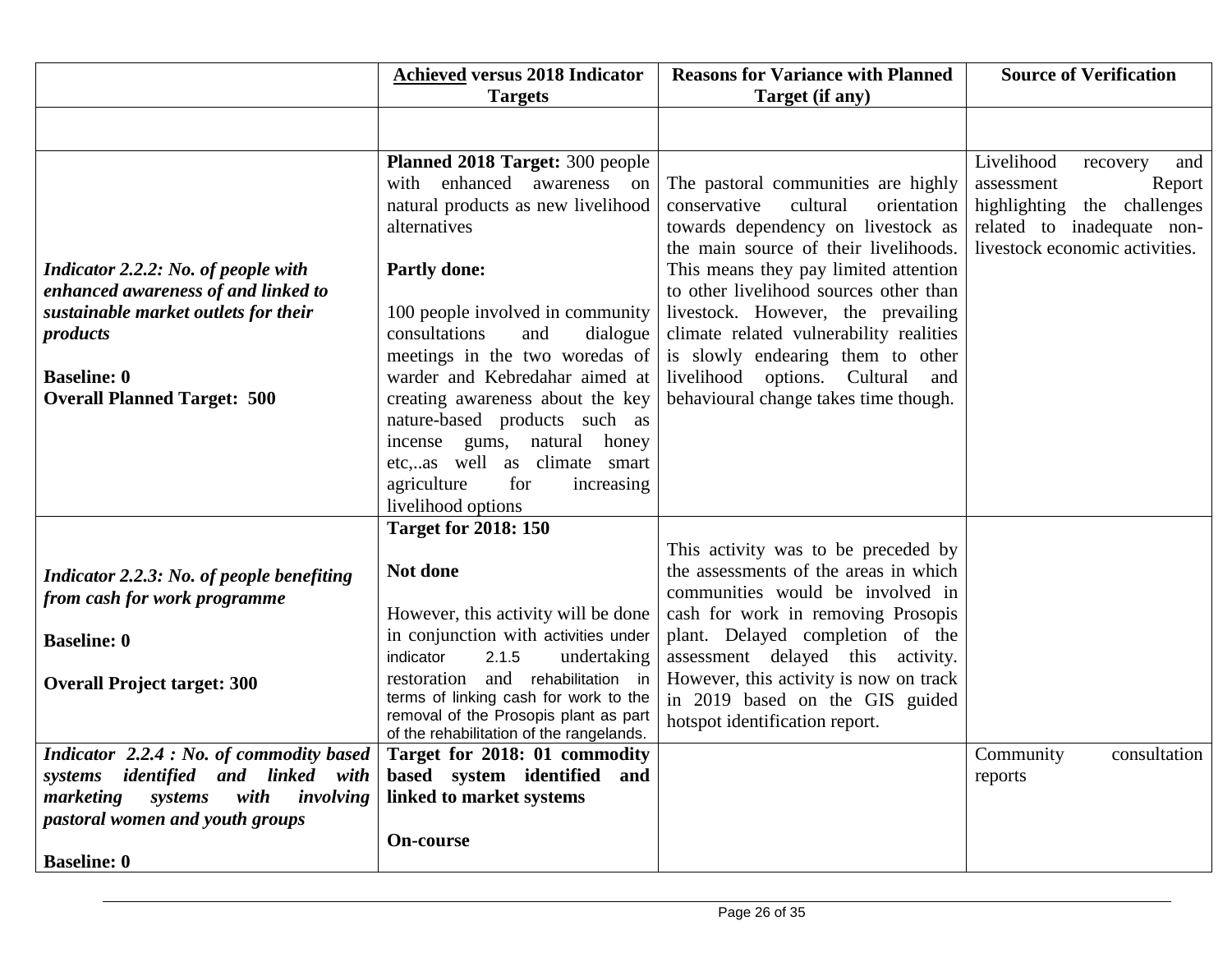|                                                                                                                                                            | <b>Achieved versus 2018 Indicator</b><br><b>Targets</b>                                                                                                                                                      | <b>Reasons for Variance with Planned</b><br>Target (if any) | <b>Source of Verification</b> |
|------------------------------------------------------------------------------------------------------------------------------------------------------------|--------------------------------------------------------------------------------------------------------------------------------------------------------------------------------------------------------------|-------------------------------------------------------------|-------------------------------|
| <b>Overall project target: 3</b>                                                                                                                           | Three<br>products<br>nature-based<br>namely: natural incense gum, wild<br>honey and a local plant,<br><b>Cordeauxia edulis</b> that is used for<br>livelihoods and coping during<br>drought were identified. |                                                             |                               |
|                                                                                                                                                            |                                                                                                                                                                                                              |                                                             |                               |
| Output 2.3: The capacity of regional and woreda institutions for climate and disaster risk reduction, adaptation, preparedness and response is<br>enhanced |                                                                                                                                                                                                              |                                                             |                               |

| <b>Indicator 2.3.1: No of community</b><br>vulnerability and needs assessment<br>reports produced<br><b>Baseline: 0</b><br><b>Overall project Planned Target 2</b> | Planned 2018 target: 01<br>Done:<br>One report on livelihoods and<br>economic<br>needs<br>recovery<br>assessment study undertaken for<br>warder & kebredahar woredas<br>(districts) | Livelihoods and economic<br>recovery needs assessment<br>report |
|--------------------------------------------------------------------------------------------------------------------------------------------------------------------|-------------------------------------------------------------------------------------------------------------------------------------------------------------------------------------|-----------------------------------------------------------------|
|                                                                                                                                                                    |                                                                                                                                                                                     |                                                                 |
| Indicator 2.3.2: No. of Woreda DRM<br>and Adaptation Strategies in place and<br>implemented                                                                        | <b>Planned 2018 target: 01; Support</b><br>implementation of plans for one<br>Woreda DRM Mitigation and<br>adaptation plan                                                          |                                                                 |
| <b>Baseline: 01</b>                                                                                                                                                |                                                                                                                                                                                     |                                                                 |
| <b>Planned Target: 02</b>                                                                                                                                          | Progressing:                                                                                                                                                                        |                                                                 |
|                                                                                                                                                                    | Following the finalisation of the<br>DRM Mitigation and adaptation<br>plan for Kebredahar, the project<br>supported the woreda to start its                                         |                                                                 |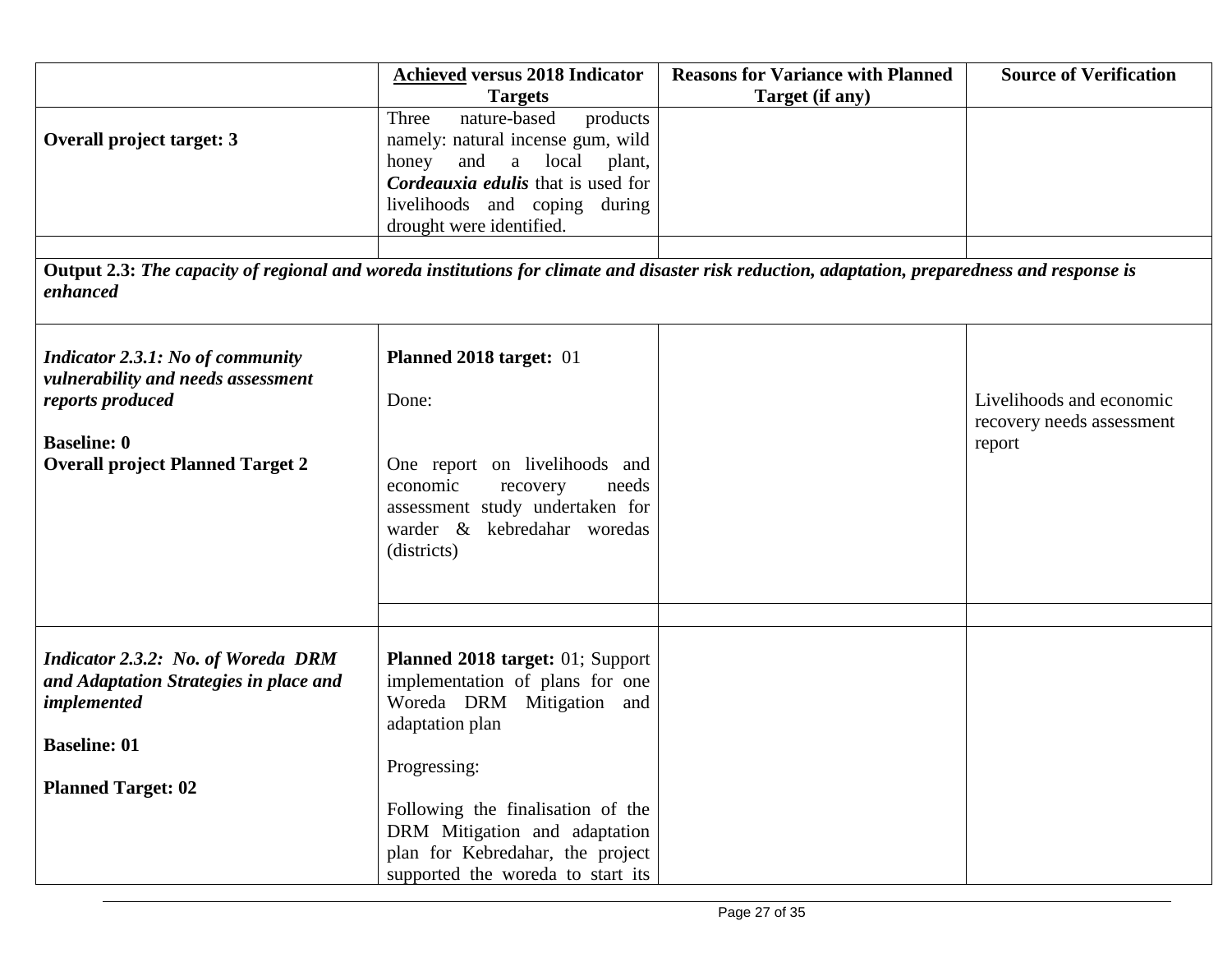|                                                                                                                                                                                                                                                | <b>Achieved versus 2018 Indicator</b>                                                                                                                                                                                                              | <b>Reasons for Variance with Planned</b>                                                                                                                                                                                                                                                                                                                                                                                                                                                                         | <b>Source of Verification</b> |  |
|------------------------------------------------------------------------------------------------------------------------------------------------------------------------------------------------------------------------------------------------|----------------------------------------------------------------------------------------------------------------------------------------------------------------------------------------------------------------------------------------------------|------------------------------------------------------------------------------------------------------------------------------------------------------------------------------------------------------------------------------------------------------------------------------------------------------------------------------------------------------------------------------------------------------------------------------------------------------------------------------------------------------------------|-------------------------------|--|
|                                                                                                                                                                                                                                                | <b>Targets</b>                                                                                                                                                                                                                                     | Target (if any)                                                                                                                                                                                                                                                                                                                                                                                                                                                                                                  |                               |  |
|                                                                                                                                                                                                                                                | implementation                                                                                                                                                                                                                                     |                                                                                                                                                                                                                                                                                                                                                                                                                                                                                                                  |                               |  |
|                                                                                                                                                                                                                                                |                                                                                                                                                                                                                                                    |                                                                                                                                                                                                                                                                                                                                                                                                                                                                                                                  |                               |  |
|                                                                                                                                                                                                                                                | <b>Target for 2018: 0</b>                                                                                                                                                                                                                          | The other one is targeted when                                                                                                                                                                                                                                                                                                                                                                                                                                                                                   | Kebridahar<br>The<br>Woreda   |  |
| Indicator 2.3.3: No. of Woredas that have<br><b>Drought</b><br>climate<br>resilience<br>and<br>monitoring and evaluation plan<br><b>Baseline: 01</b><br><b>Overall target: 02</b>                                                              | Because there is a component on<br>monitoring<br>updating of<br>and<br>drought and climate variability<br>information component as an<br>integral part of the Woreda DRM<br>and adaptation plan. Hence, there<br>is one for the Kebredahar Woreda. | developing the DRM and adaptation<br>plan for warder Woreda planned for in<br>2019                                                                                                                                                                                                                                                                                                                                                                                                                               | DRM and adaptation plan       |  |
| Indicator 2.3.4: No. of times/year weather<br>forecasting and early warning data is<br>disseminated to relevant institutions and<br>target communities to facilitate early<br>action<br><b>Baseline: 0</b><br><b>Overall project target: 3</b> | Target for 2018: once a year<br>Not done                                                                                                                                                                                                           | However, planning to link WoredaNet<br>Services<br>National<br>of<br>Disaster<br>Reduction and Management Centre<br>(NDRMC)<br>as well as the OCHA<br>generated<br>information<br>flash<br>on<br>updates, Humanitarian Bulletin and<br>situational reports to the Regional and<br>Woreda level taskforces to facilitate<br>early<br>action planning<br>by the<br>communities.<br>Also<br>exploring<br>partnerships with the Somali TV local<br>radio stations to disseminate weather<br>forecasting information. |                               |  |
| Indicator 2.3.5: No of times a year that<br>woreda and relevant Regional Bureaus<br>convene humanitarian and development<br>partner coordination meeting                                                                                       | 2018:<br>Two<br>for<br><b>Target</b><br>humanitarian and development<br>co-ordination meetings held by<br>woreda and regional Bureaus                                                                                                              |                                                                                                                                                                                                                                                                                                                                                                                                                                                                                                                  |                               |  |
| <b>Baseline: 0</b><br><b>Overall Target: 6</b>                                                                                                                                                                                                 | In progress:<br>Co-ordination meeting held<br>with UN OCHA Somali                                                                                                                                                                                  |                                                                                                                                                                                                                                                                                                                                                                                                                                                                                                                  |                               |  |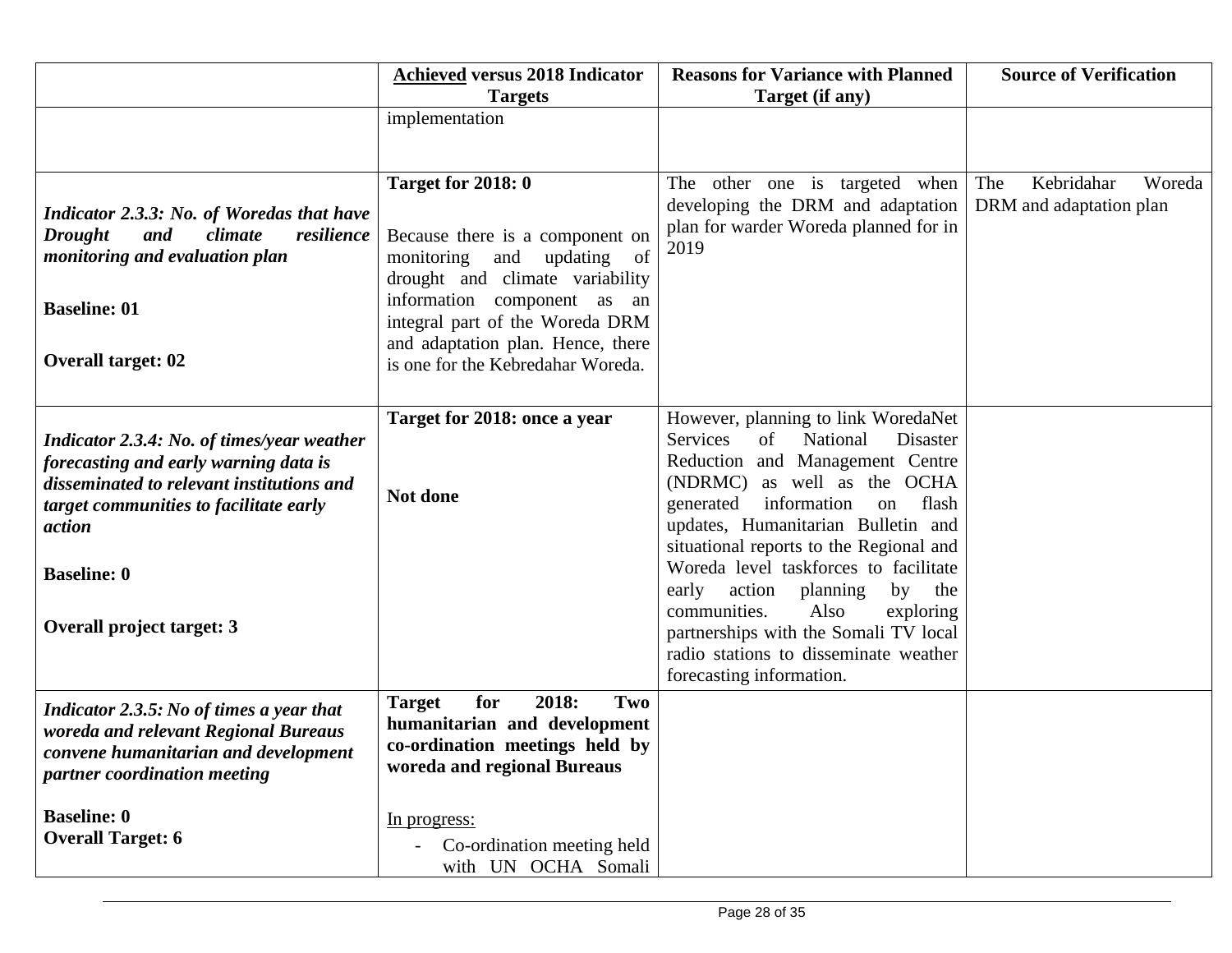|                                            | <b>Achieved versus 2018 Indicator</b>                 | <b>Reasons for Variance with Planned</b> | <b>Source of Verification</b> |
|--------------------------------------------|-------------------------------------------------------|------------------------------------------|-------------------------------|
|                                            | <b>Targets</b>                                        | Target (if any)                          |                               |
|                                            | Regional office about co-                             |                                          |                               |
|                                            | ordination<br>mechanisms                              |                                          |                               |
|                                            | with humanitarian agencies                            |                                          |                               |
|                                            | in the region to ensure                               |                                          |                               |
|                                            | emergency relief support to                           |                                          |                               |
|                                            | vulnerable<br>the                                     |                                          |                               |
|                                            | communities at risks                                  |                                          |                               |
|                                            | The Humanitarian Advisor                              |                                          |                               |
|                                            | to the Regional President                             |                                          |                               |
|                                            | Office on the institutional                           |                                          |                               |
|                                            | capacity support for co-                              |                                          |                               |
|                                            | ordination of humanitarian                            |                                          |                               |
|                                            | and<br>development                                    |                                          |                               |
|                                            | interventions in the region                           |                                          |                               |
|                                            | attended<br>Project<br>team<br>$\qquad \qquad -$      |                                          |                               |
|                                            | meetings of the Somali                                |                                          |                               |
|                                            | Durable Solutions group in                            |                                          |                               |
|                                            | which co-ordination efforts                           |                                          |                               |
|                                            | and mechanisms especially                             |                                          |                               |
|                                            | in support of IDPs were                               |                                          |                               |
|                                            | discussed and as part of the                          |                                          |                               |
|                                            | development<br>of<br>the                              |                                          |                               |
|                                            | Durable<br>Solutions                                  |                                          |                               |
|                                            | Operational Framework for                             |                                          |                               |
|                                            | Somali<br>region<br>which,                            |                                          |                               |
|                                            | among others, provides a<br>mechanism<br>for          |                                          |                               |
|                                            | $CO-$<br>ordination of humanitarian                   |                                          |                               |
|                                            |                                                       |                                          |                               |
|                                            | and development actors in<br>support of the long term |                                          |                               |
|                                            | resilience<br>building<br>and                         |                                          |                               |
|                                            | development investments                               |                                          |                               |
|                                            |                                                       |                                          |                               |
|                                            |                                                       |                                          |                               |
| <b>Indicator 2.3.6: Climatic and early</b> | <b>Target for 2018: 0</b>                             | Planned for 2019                         |                               |
| warning database established,              |                                                       |                                          |                               |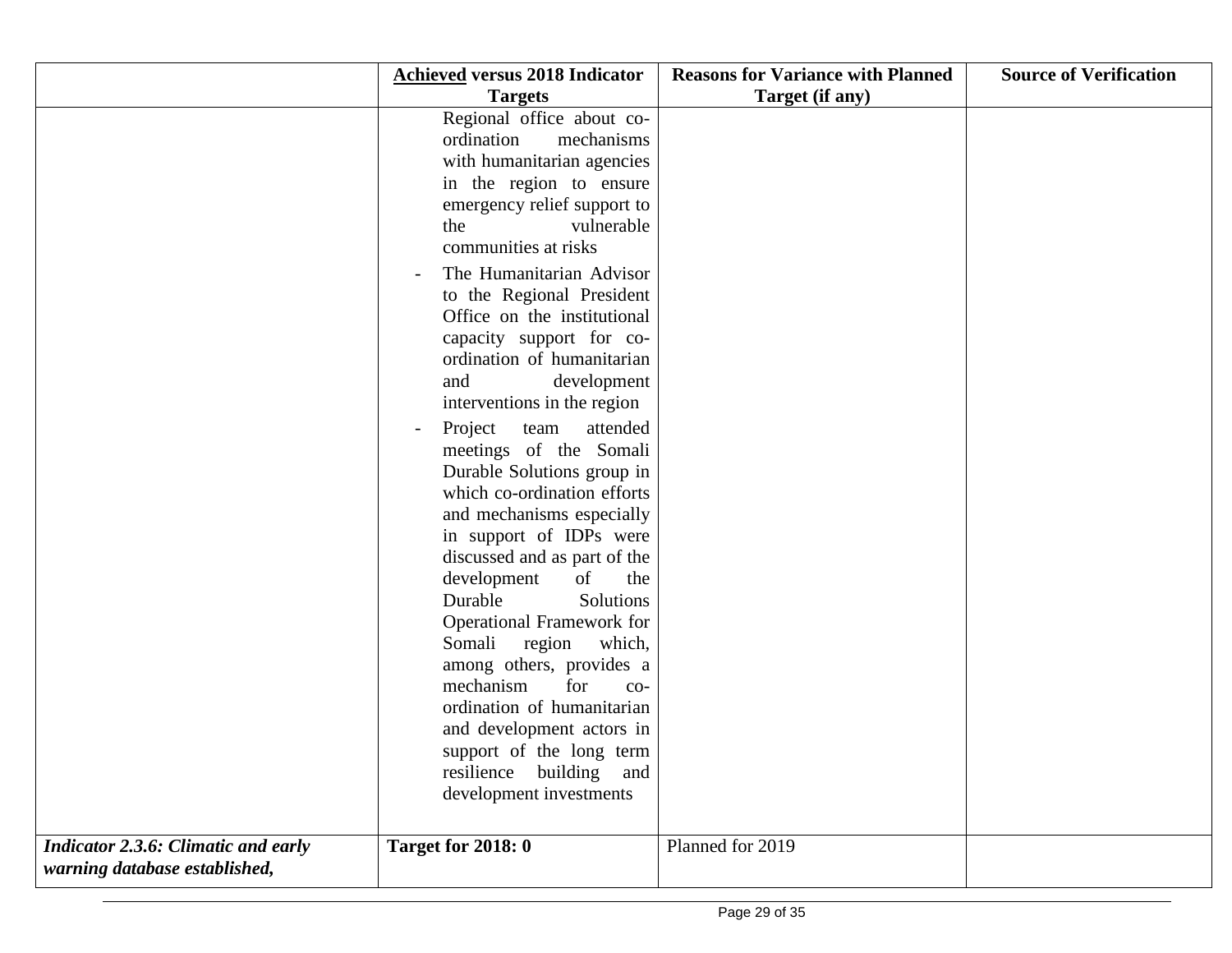|                                              | <b>Achieved versus 2018 Indicator</b> | <b>Reasons for Variance with Planned</b> | <b>Source of Verification</b> |
|----------------------------------------------|---------------------------------------|------------------------------------------|-------------------------------|
|                                              | <b>Targets</b>                        | Target (if any)                          |                               |
| operational, and accessible for decision     | Nothing was targeted for 2018.        |                                          |                               |
| making                                       | Planned for 2019                      |                                          |                               |
|                                              |                                       |                                          |                               |
| <b>Baseline: 0</b>                           |                                       |                                          |                               |
| <b>Overall project target: 01</b>            |                                       |                                          |                               |
|                                              | Target for 2018: 01 indigenous        |                                          |                               |
|                                              | knowledge mechanism initiated         |                                          |                               |
|                                              |                                       |                                          |                               |
|                                              |                                       |                                          |                               |
|                                              | In progress                           |                                          |                               |
|                                              |                                       |                                          |                               |
|                                              |                                       |                                          |                               |
|                                              |                                       |                                          |                               |
|                                              | Discussion<br>collaborative<br>on     |                                          |                               |
|                                              | research with Universities of         |                                          |                               |
| <b>Indicator 2.3.7: Number of indigenous</b> | Jigijiga and Keberdahar on use of     |                                          |                               |
| knowledge and modern mechanisms that         | indigenous knowledge to manage        |                                          |                               |
| facilitate access to climate information     | natural resources such as Yi'ib       |                                          |                               |
|                                              | plant for livelihoods and resilience  |                                          |                               |
| <b>Baseline: 0</b>                           | building. Locally known by its        |                                          |                               |
|                                              | common name Yeheb bush or Yi'ib       |                                          |                               |
| <b>Overall target: 02</b>                    | in Somali<br>(Yicib)<br>language,     |                                          |                               |
|                                              | Cordeauxia<br>edulis<br>has been      |                                          |                               |
|                                              | traditionally used by the locals for  |                                          |                               |
|                                              | food and feed in droughts. But the    |                                          |                               |
|                                              | indigenous knowledge is slowly        |                                          |                               |
|                                              | degrading, hence need to research     |                                          |                               |
|                                              | on documented to be preserved         |                                          |                               |
|                                              | and passed on to next generations.    |                                          |                               |
|                                              |                                       |                                          |                               |
|                                              |                                       |                                          |                               |
|                                              |                                       |                                          |                               |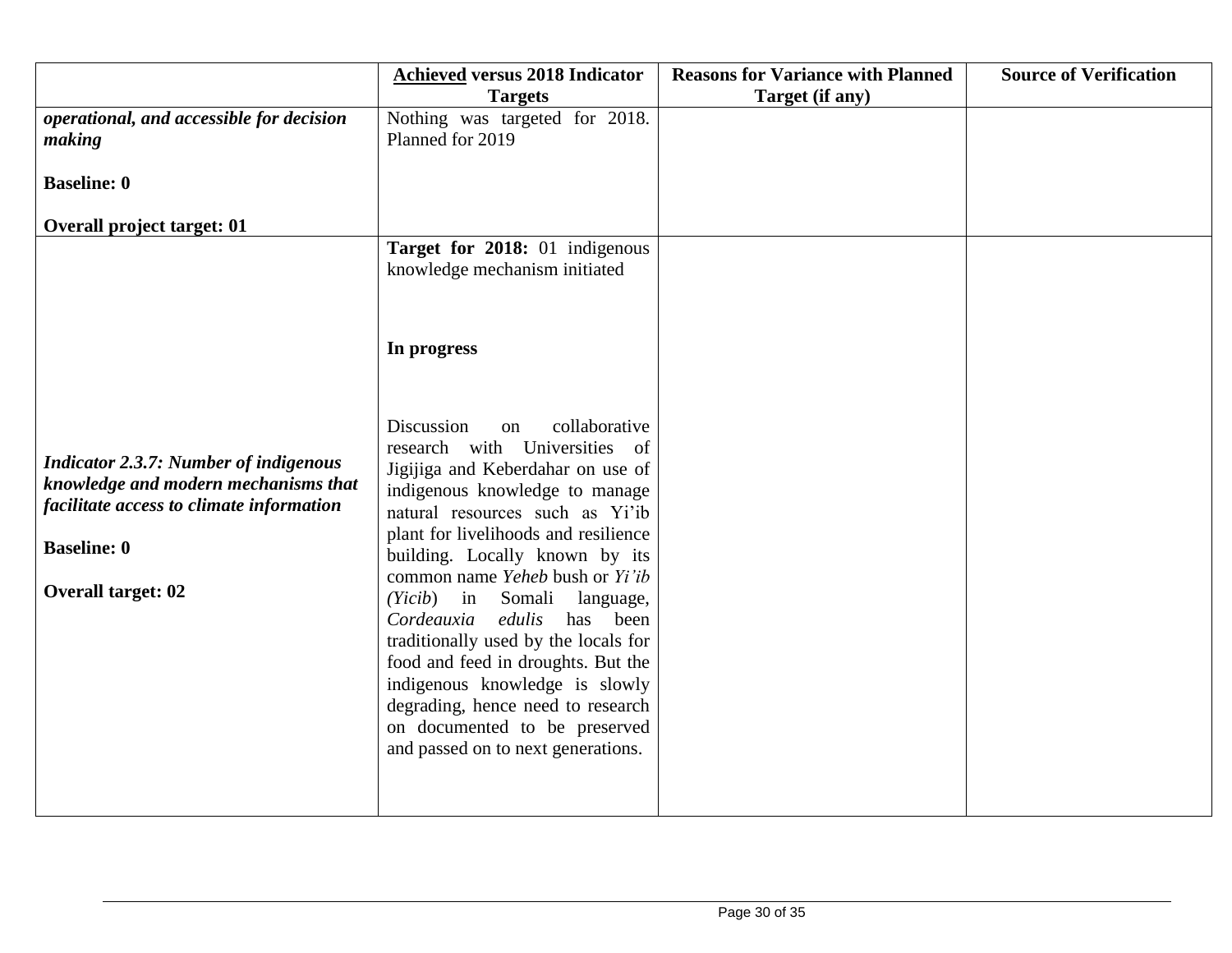**Problem / Challenge faced:** Describe the specific problem or challenge faced by the subject of your story (this could be a problem experienced by an individual, community or government).

## *Eroding indigenous knowledge affecting communities' coping and resilience capacity*

In line with UNDP signature solutions to promoting nature-based solutions for development, the project explored the role of indigenous knowledge in promoting community resilience building. However, a key challenge remains; the indigenous knowledge and traditional management systems have been eroded over time.

Pastoral community in Somali region has been living in harsh climate conditions that are prone to different disasters and shocks including drought, flush floods and some endemic disease outbreaks that affects both human and livestock. However, the communities have been surviving for a long time using their traditional management systems based on their indigenous knowledge. As mentioned during one of the community dialogue meetings:

*"……..drought and natural calamities and shocks are not new phenomena to us, we have been living*  with these phenomena for centuries and we have been coping effectively using our traditional *knowledge and coping capacity without any external intervention/support. We have been living with nature and natural resources, managing them in a way that they would assist us and our livestock during hard times like drought, shortage of food and water. For example, a plant locally known as Yi'ib would provide us with food and fodder for livestock. But unfortunately, the* indigenous knowledge and our traditional management systems are eroded and the young people no longer value the importance of our traditional systems......." *importance of our traditional systems…….*"

## *A quote by an elder during a community dialogue meeting at Galugube Kebele/Village in Warder woreda, Somali region*

According to the community, during the recent years the coping capacity of the community has been weakened and faded due to incapability of younger generations to adopt, inherit and use the potential traditional knowledge and systems from forefathers which as a result reduces the coping capacity of the pastoral community to disasters and increases their vulnerability. From the dialogue meetings, communities requested for comprehensive research on the indigenous knowledge

**Programme Interventions:** How was the problem or challenged addressed through the Programme interventions?

The project initiated discussions with the Universities of Jigjiga and Kebredahar (both situated in Somali region project area – Somali region) for collaboration to undertake action research to generate and disseminate information about the Yi'ib plant to inform community conservation of this and other important plants locally used for food and fodder during drought seasons. This is in line with IUCN suggested conservation action to undertake studies to monitor use of this species in the region as well as undertake education and awareness programme to increase local communities' awareness and increase the knowledge of the rarity of this plant and to encourage its sustainable harvesting and use.

**Result (if applicable):** Describe the observable *change* that occurred so far as a result of the Programme interventions. For example, how did community lives change or how was the government better able to deal with the initial problem?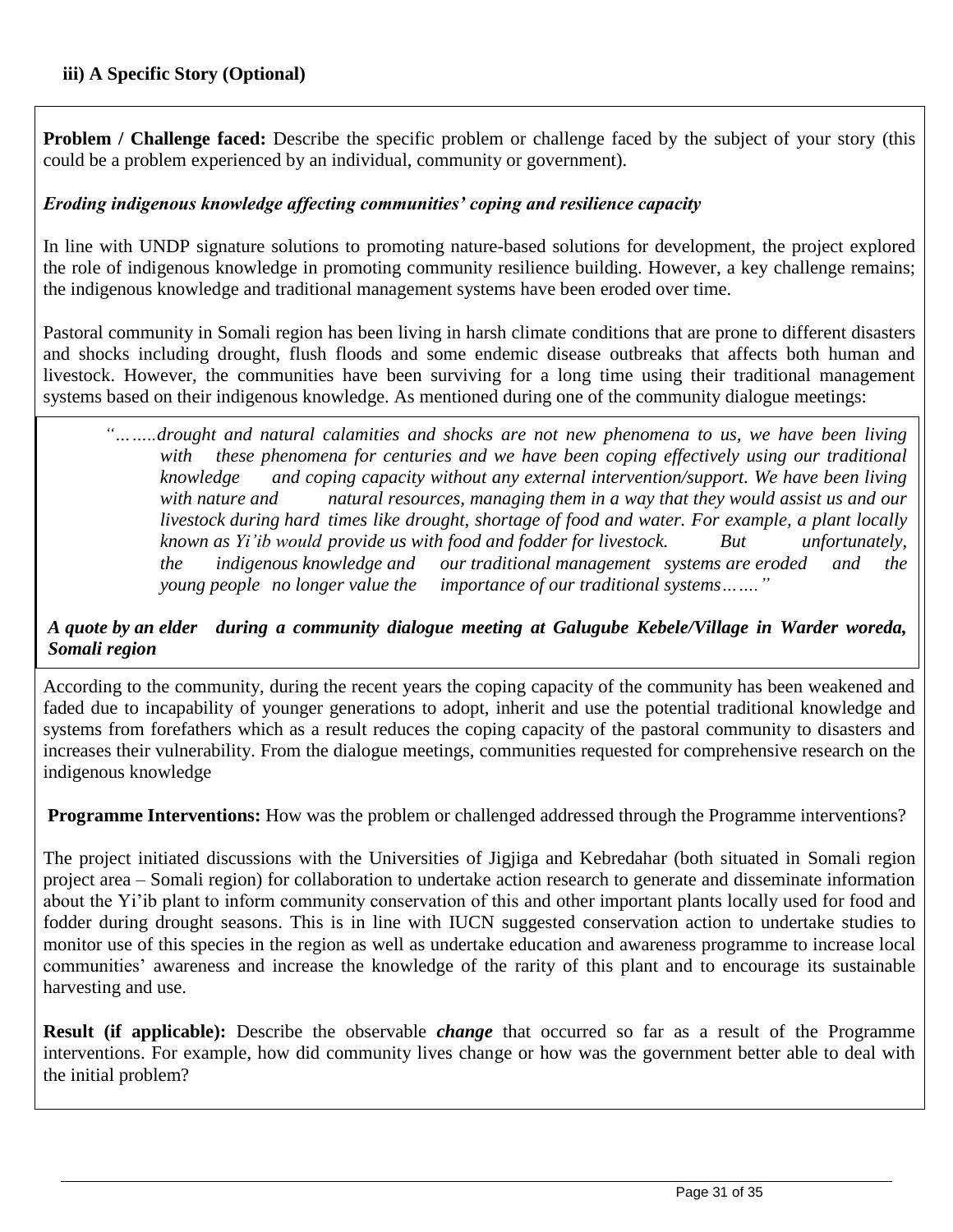The noticeable change within the community and local government authorities is the appreciation that there is a need to undertake research to understand the role of indigenous knowledge and use such information to guide longer term strategic development planning that bases on community participatory and engagement as the key custodians and beneficiaries for long term livelihoods and resilience. The role of academia and research institutions is equally being emphasized to undertake collaborative action research for resilience building.

**Lessons Learned:** What did you (and/or other partners) learn from this situation that has helped inform and/or improve Programme (or other) interventions?

The key lesson learn is that understanding indigenous knowledge and how it has been applied as part of the local solution systems for is important for enhancing community driven resilience building. This is important because successful resilience building should aspire to build on the existing coping mechanisms with a view to make them better.



*Plate 1:* Community resources mapping exercise as part of community action planning



Plate 2; Yi'ib *(Yicib*) plant (*Cordeauxia edulis)* relatively greener (foreground)

### **III. Other Assessments or Evaluations (if applicable)**

Report on any assessments, evaluations or studies undertaken.

Reports of different studies and assessments undertaken are attached as annexes 1,2&3. Annex 1: Livelihoods and Economic Recovery Needs Assessment in Warder and Kebredahar, Ethiopia's Somali Region, annex 2: GIS aided activity location maps in targeted kebeles, annex 3: Report of Baseline Survey for UNDP-FAO Resilience Project Conducted in Kebridahar and Warder woredas, Somali Region

### **IV. Programmatic Revisions (if applicable)**

Programmatic changes are reflected in the revised PRODOC attached.

### Key highlights of the changes in PRODOC include:

|            |               | Sr. Section / page   Proposed changes / Improvements | <b>Justification / Remark</b> |
|------------|---------------|------------------------------------------------------|-------------------------------|
| $\bf{No.}$ | no.<br>ot     |                                                      |                               |
|            | <b>PRODOC</b> |                                                      |                               |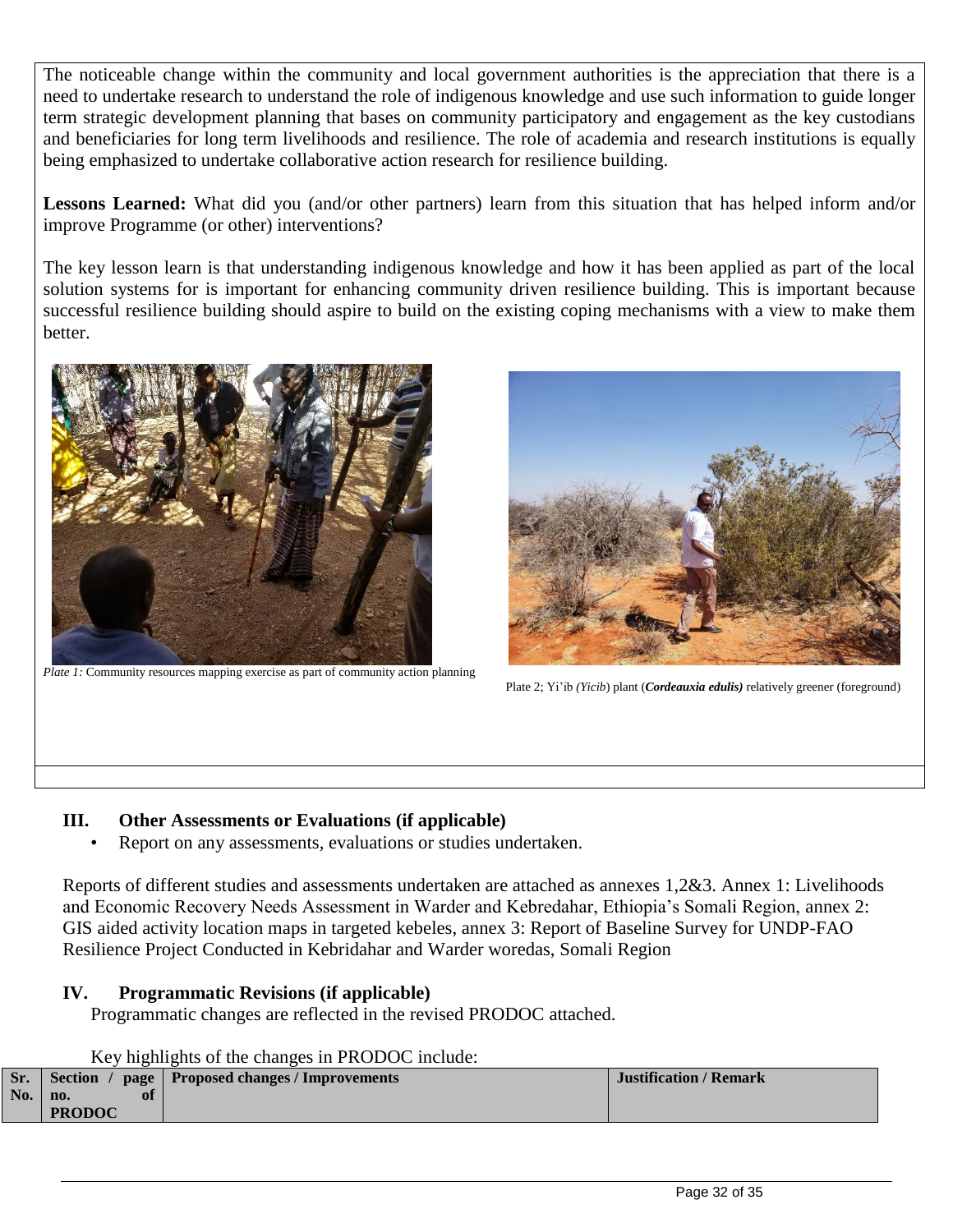| 1. | Cover page                                                                                        | Proposed End date: end date March 2021 instead of December 2019                                                                                                                                                                                                                                                                                                                                                                                          | Project delayed to start by whole year in<br>2018 due to insecurity. PSC meeting<br>approved extension to march 2021 to<br>compensate for the lost one year as well<br>as enable smooth project close down.                                                                                                                                                                                                                                                                                                                                                                    |
|----|---------------------------------------------------------------------------------------------------|----------------------------------------------------------------------------------------------------------------------------------------------------------------------------------------------------------------------------------------------------------------------------------------------------------------------------------------------------------------------------------------------------------------------------------------------------------|--------------------------------------------------------------------------------------------------------------------------------------------------------------------------------------------------------------------------------------------------------------------------------------------------------------------------------------------------------------------------------------------------------------------------------------------------------------------------------------------------------------------------------------------------------------------------------|
| 2. | Cover age                                                                                         | A footnote to clarify that "UNICEF is only a collaborating partner<br>specifically to provide data on water point in the project area;                                                                                                                                                                                                                                                                                                                   | UNICEF does not get funds from this<br>project to implement activities but<br>rather its involvement is provision of<br>technical support specifically on water<br>points they originally supported in the<br>project area                                                                                                                                                                                                                                                                                                                                                     |
| 3. | Page<br>9.<br>On<br>Output 2.1                                                                    | A reduction of the target acreage from 20,000ha to 5,965 ha area<br>for climate smart agriculture                                                                                                                                                                                                                                                                                                                                                        | 20,000ha is not feasible considering the<br>context of the land use in pastoral<br>communities where land is communally<br>owned mainly for grazing and hence<br>earmarking land exclusively for CSA<br>technologies is not possible because<br>CSA areas require to be enclosed of<br>which might cause conflict between<br>clans as well as livestock owners<br>against crop farmers. Moreover, with<br>scarce water, pastoralists always give<br>priority access to water to livestock as<br>their main livelihoods sources hence<br>little water left for crop irrigation. |
| 4  | page<br>12:<br>On<br>section<br>on<br>inception phase                                             | Changed the phrase "community vulnerability and capacity<br>needs assessment" to "community vulnerability and recovery<br>needs assessment" also in line with the revised indicator 2.3.1                                                                                                                                                                                                                                                                | The<br>change necessitated<br>by<br>the<br>emphasis placed on the need for<br>understanding the vulnerabilities facing<br>the communities and the recovery needs<br>as part of the livelihoods and resilience<br>building                                                                                                                                                                                                                                                                                                                                                      |
| 5  | $13-$<br>On<br>page<br>section<br>on<br>Project<br>beneficiaries<br>and<br>their<br>participation | Included a phrase: In liaison with ADA implemented Bridging<br>the Gap (BTG) programme, the project will place emphasis on<br>disability inclusion in the project planning and implementation<br>process. This will entail identification, and inclusion of people<br>with disability in the community action planning process as well<br>as targeting for different project activities to ensure they; people<br>with disabilities, are not left behind | This to put emphasis on the need to<br>include people with disabilities because<br>they have largely been left out.                                                                                                                                                                                                                                                                                                                                                                                                                                                            |
| 6. | Section<br>III:<br>Results<br>Framework                                                           | Updated baseline values in the revised indicator matrix <sup>13</sup> as of 2018                                                                                                                                                                                                                                                                                                                                                                         | Based on the realities on the ground and<br>the assessments done                                                                                                                                                                                                                                                                                                                                                                                                                                                                                                               |
|    | $(pp17-23)$                                                                                       | Included additional indicator 2.3.7 on indigenous knowledge                                                                                                                                                                                                                                                                                                                                                                                              | Based on community dialogue and<br>consultations, communities highlighted<br>importance<br>of<br>indigenous<br>the<br>knowledge to the communities coping<br>and resilience mechanisms.                                                                                                                                                                                                                                                                                                                                                                                        |
|    |                                                                                                   | Refined and rearranged indicators                                                                                                                                                                                                                                                                                                                                                                                                                        | To ensure consistence and logical flow<br>of indicators                                                                                                                                                                                                                                                                                                                                                                                                                                                                                                                        |
| 7. | Section<br>IV<br>Monitoring<br>and<br>Evaluation<br>(Pg)<br>23)                                   | Included the Regional Technical Committee and Woreda Taskforce                                                                                                                                                                                                                                                                                                                                                                                           | Need<br>for<br>increased<br>sub-national<br>oversight and technical<br>support to<br>project implementation                                                                                                                                                                                                                                                                                                                                                                                                                                                                    |
|    |                                                                                                   |                                                                                                                                                                                                                                                                                                                                                                                                                                                          |                                                                                                                                                                                                                                                                                                                                                                                                                                                                                                                                                                                |

 $\overline{a}$ 

<sup>13</sup> *Results Framework with revised indicators and baseline values*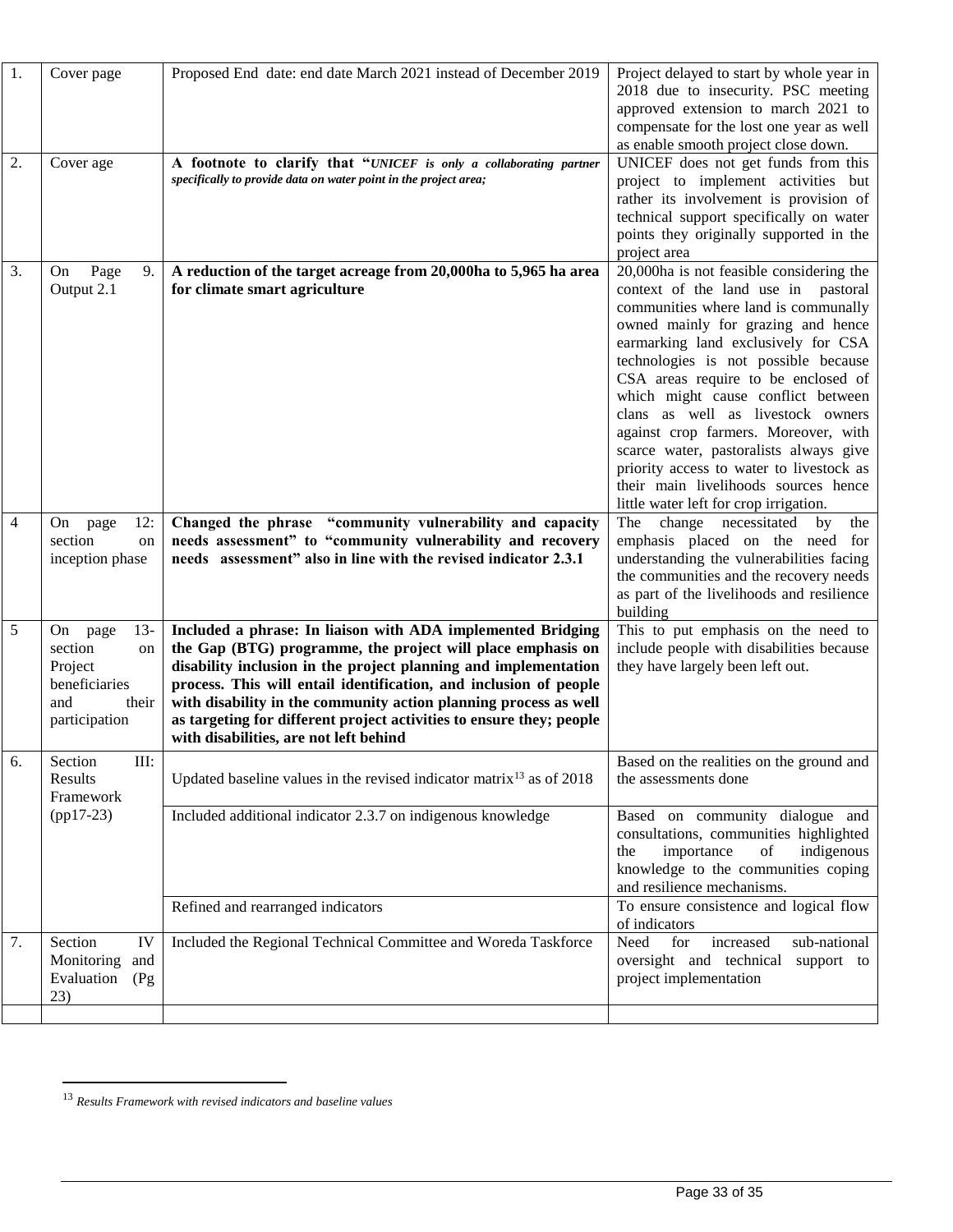Changes in baselines and targets are reflected in the detailed revised indicator matrix attached as an appendix to the report. The following are key highlight changes in outputs, targets and indicators as discussed

#### *i) Indicator alignment*

Under output 1.1

- Output 1.1 statement agreed to change food security to feed security
- Indicator 1.1.2 would be changed to be indicator 1.1.4 and delete the last part of the of the indicator .....and upscaled ..this is because it would be difficult to upscale in the project life time
- Indicator 1.1.3 would be changed to indicator 1.1.2,
- Indicator 1.1.4 would become indicator 1.1.5
- Indicator 1.1.5 would become indicator 1.1.3, and also improve on the wording to disaggregate between extension workers and community members
- Indicator 1.1.6 would be changed to indicator 1.1.7
- Indicator 1.1.7 to become indicator 1.1.6

#### Under out put 1.2

- Indicator 1.2.1 be changed to 1.2.4
- Indicator 1.2.4 be changed to indicator 1.2.1

#### Under output 2.1

- In the output 2.1 statement, agreed to change the targeted hectare from 20,000 ha to 5,965 ha based on the strong justification that the 20,000ha is not feasible considering the context of the land use and ownership in pastoral communities where land is communally owned mainly for grazing and hence earmarking land exclusively for CSA technologies may cause inter-clan conflicts\*\*\*
- Indicator 2.1.2 agreed to change the wording of the indicator instead of "Increase in percentages. Change to "Number of" this because measuring percentage is not feasible in absence of the percentage based baseline
- Indicator 2.1.4 agreed to improve the wording by replacing the phrase "in using" with "aware of"
- Indicator 2.1.5 ..agreed to change the total target from 30,000 ha to 5,965 ha based on justification that the this is the acreage identified as feasible during the GIS assessment
- Indicator 2.1.6 improve the wording by including the word members i.e. instead of No. of communities ...it should be No. of community members since it is not feasible to count communities

#### Under output 2.2

- In the output 2.2 statement, include the word "members" i.e instead of women and youth groups it should be women and youth members
- Indicator 2.2.1 should hence be No. of women and youth members instead of No. of women and youth groups . also meeting noted the need to put more emphasis on women during targeting to atleast 50:50
- Indicator 2.2.4 the indicator should focus on commodities based market systems. Note was made that the commodities to be targeted could include Incense gum, honey, Prosopis and milk

#### Under output 2.3

- Indicator 2.3.1 should be Number of community vulnerability and need assessment reports produced
- Indicator 2.3.3 should be improved on the wording to start with.." No. of woreda that have drought and climate resilience monitoring and evaluation plan"
- Under indicator 2.3.6, the meeting noted that the project needs to co-ordinate with OCHA data on early warning systems information and link / avail this information to the Regional and woreda taskforce to guide decision and facility awareness to enable early action by the community.